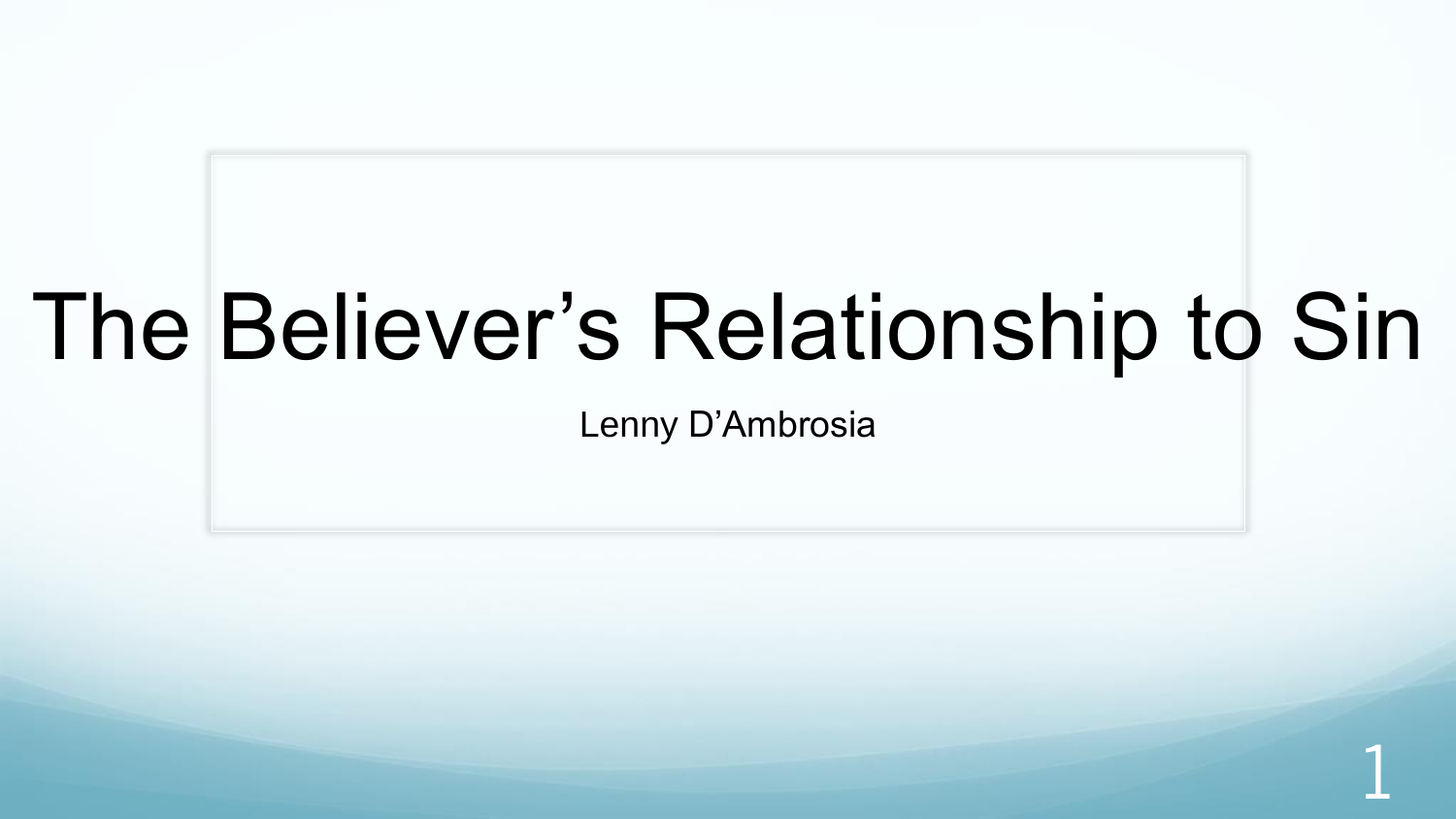#### **Contents**

- **1. God's people are to resist sin**
- **2. The Christian life is a constant struggle against sin**
- **3. God helps His people to resist sin**
	- a. Christians are released from sin through Jesus Christ's death
	- b. Christians are to avoid sin through a new life in Jesus Christ
	- c. Believers are to obey God in order to avoid sin
	- d. Believers are to put to death what is sinful in them
	- e. Believers are to exchange a sinful life for righteous behavior
	- f. Believers are to allow the Spirit to inform and direct their conduct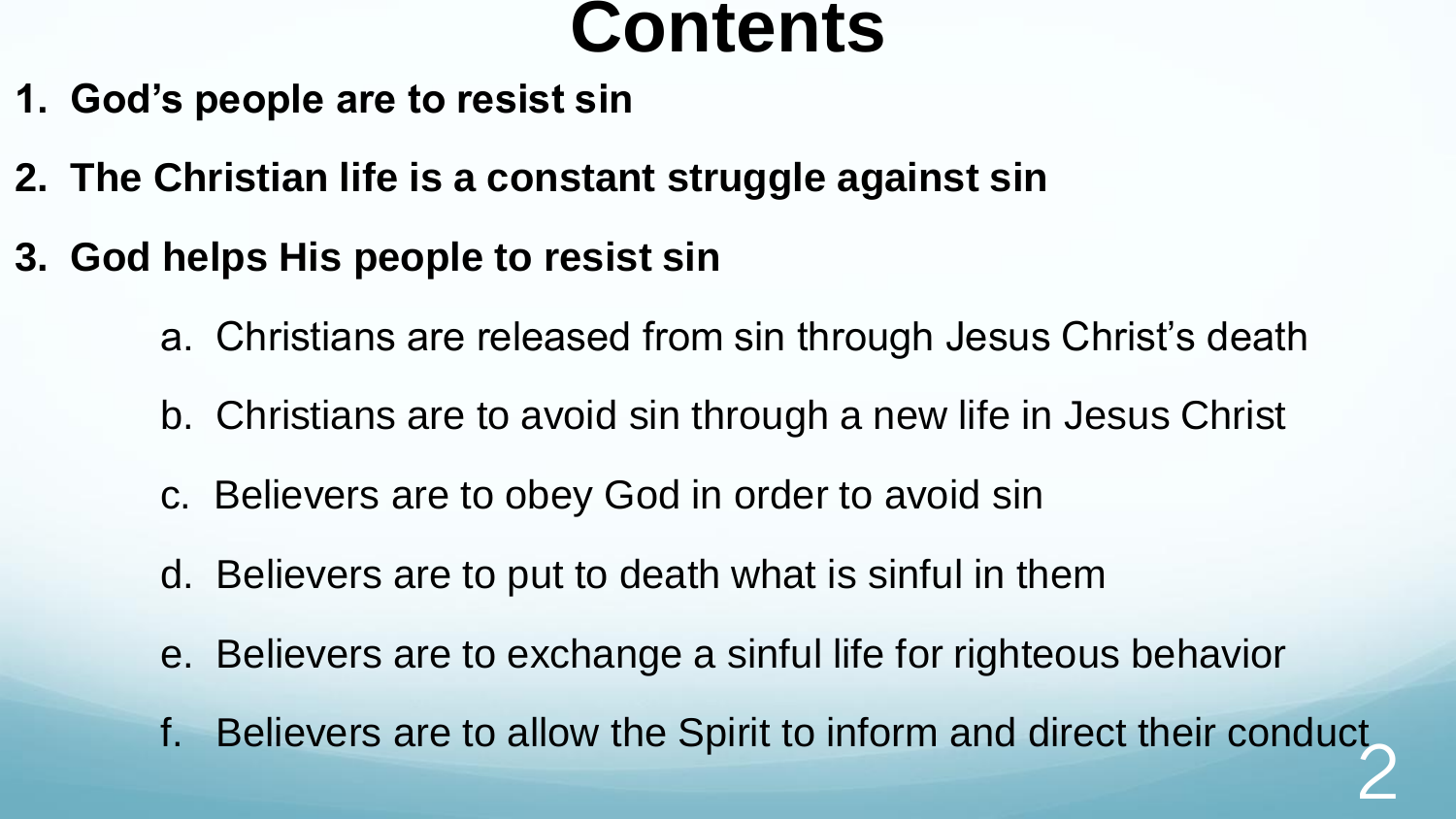#### **Contents**

- **4. Practical steps for overcoming sin and temptation**
- a. **Meditate** on **Scripture**
- b. **Pray to God for help in trials & temptations**
- c. **Actively seek good**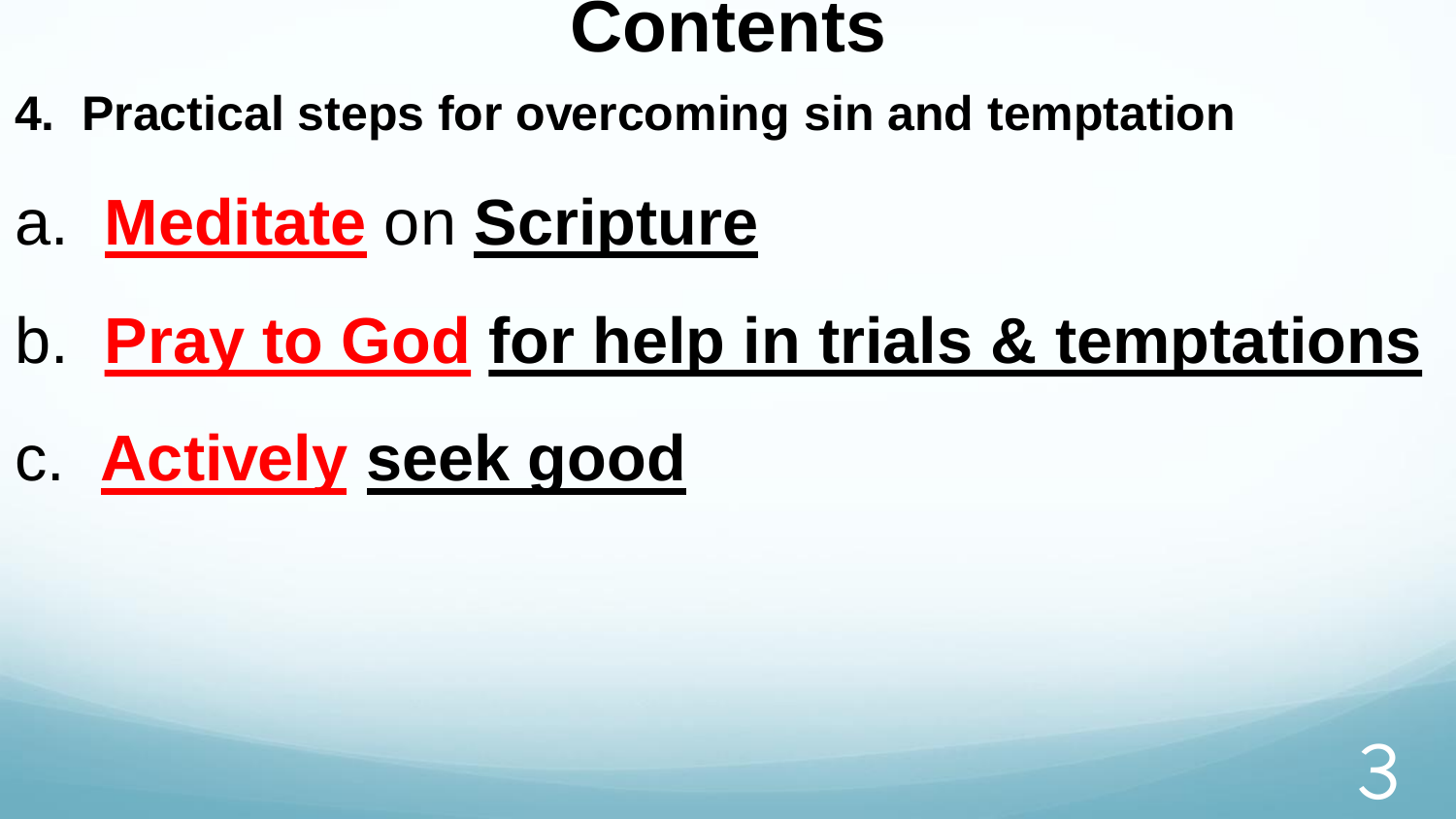#### **Contents**

- **5. Incentives for avoiding sin**
	- a. The fear of God
	- b. The holiness of God
	- c. The expectation of Jesus Christ's return
	- d. Christians must consider the consequences of sin
	- e. Christians are to be good witnesses to unbelievers
- **6. The role of others in avoiding sin**
	- a. Avoid bad company
	- b. Follow a good example
	- c. Believers are to support one another

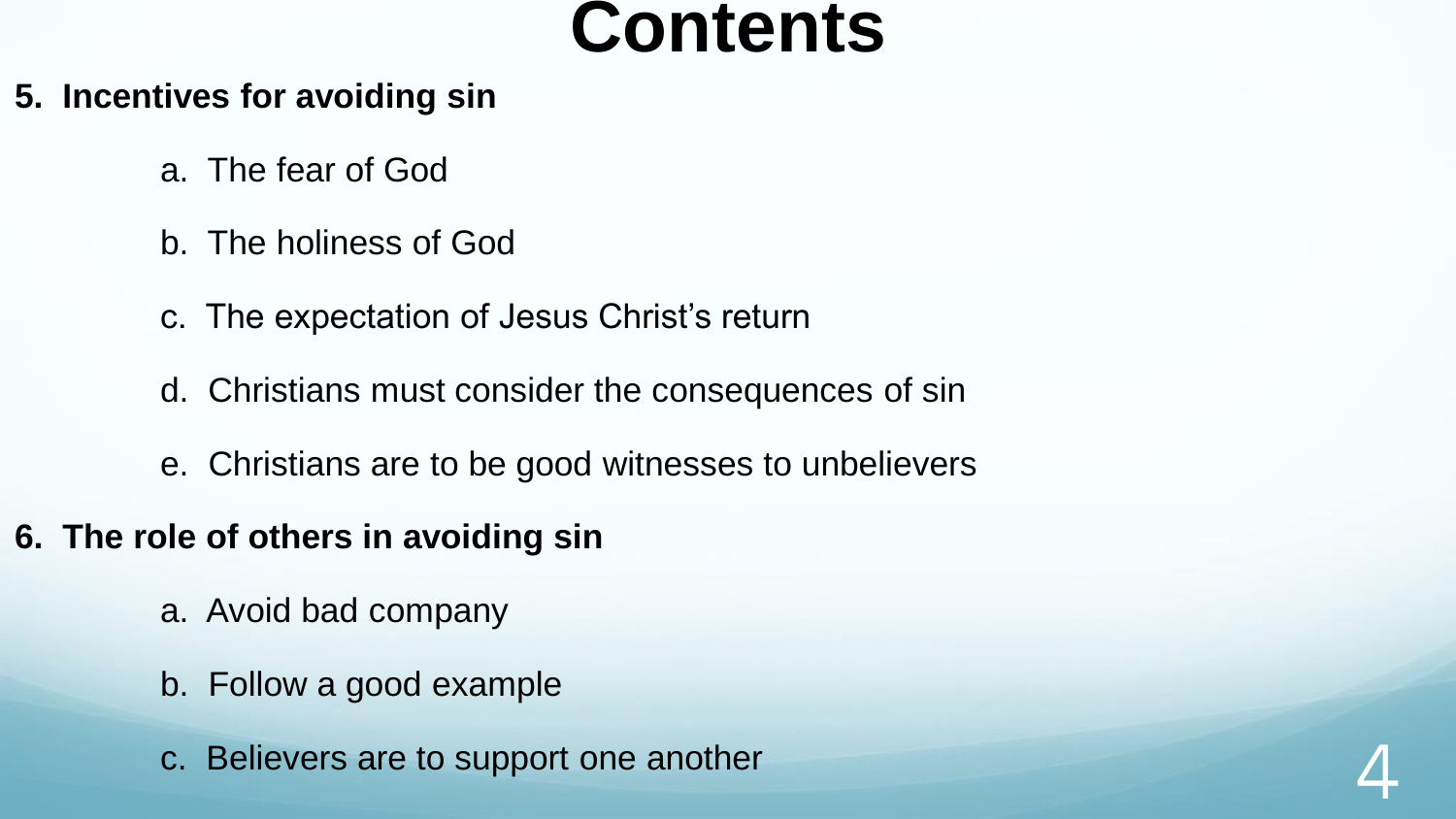- **1. God's people are to resist sin Psalm 97:10**
- **10 Hate evil**, **you who love the LORD**, **Who preserves the souls of His godly ones**; **He delivers them from the hand of the wicked**.
- **1 Peter 2:11**
- **11** Beloved, **I urge you as aliens and strangers** to **abstain from fleshly lusts which**  wage war against the soul.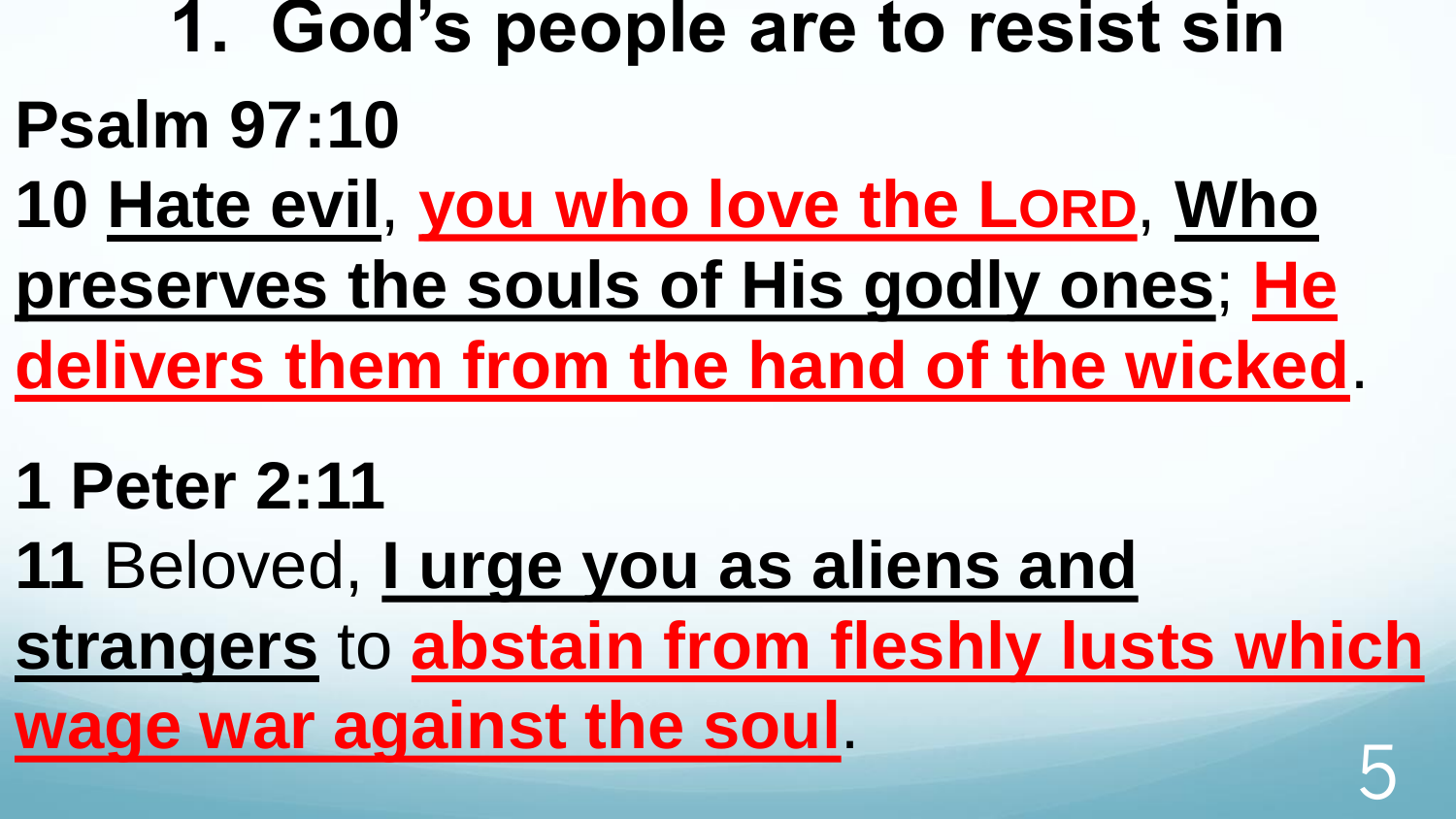## **1. God's people are to resist sin**

- **1 Corinthians 15:34**
- **34 Become sober-minded** as you ought, and **stop sinning**; for some have no knowledge of God. I speak this to your shame.
- **James 1:21**
- **21** Therefore, **putting aside all filthiness and all that remains of wickedness**, **in humility receive the word implanted, which is able to save your souls.** 6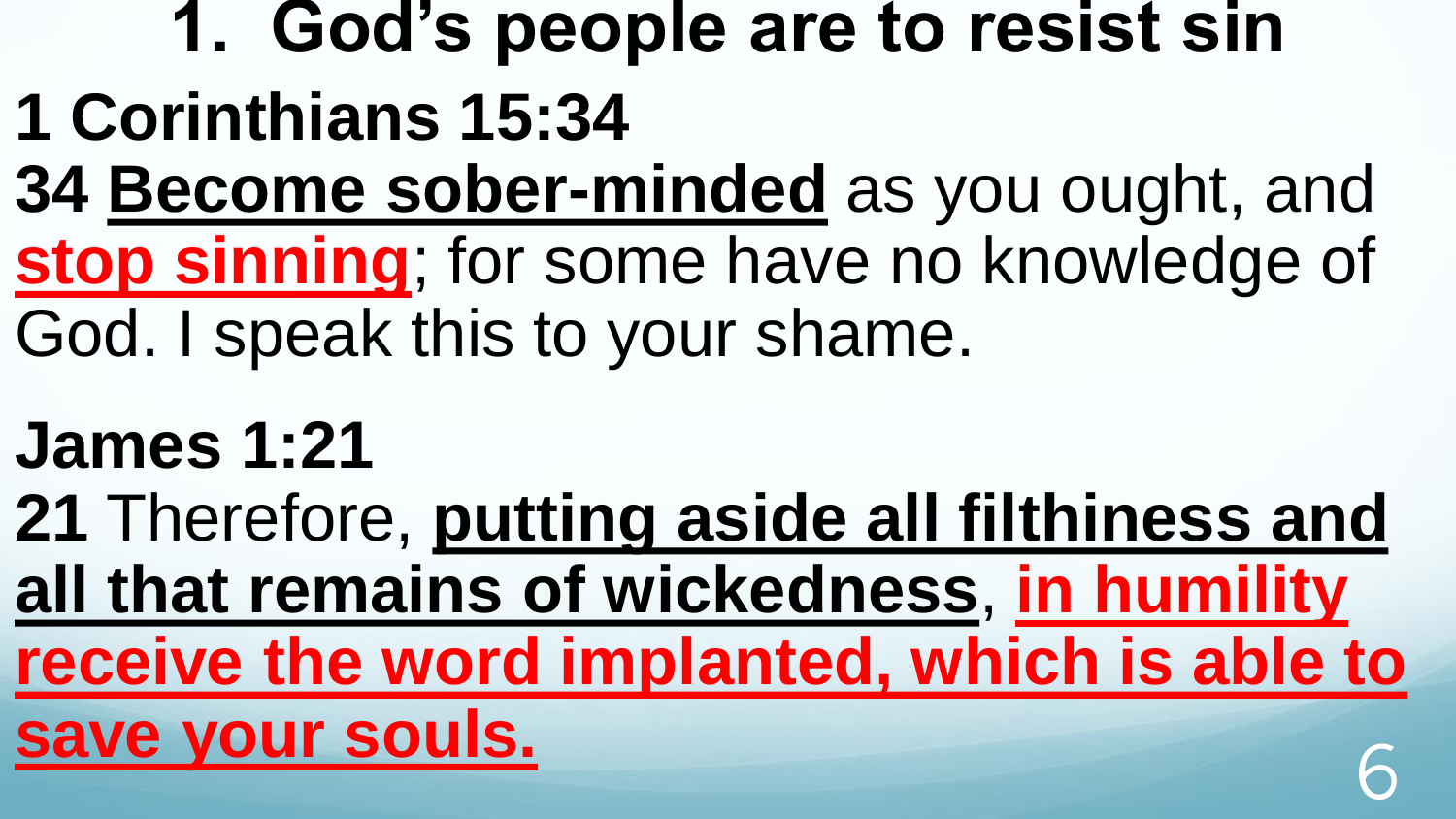**2. The Christian life is a constant struggle against sin Hebrews 3:13 13** But **encourage one another day after day**, as long as it is still called "Today," **so that none of you will be hardened by the deceitfulness of sin**.

7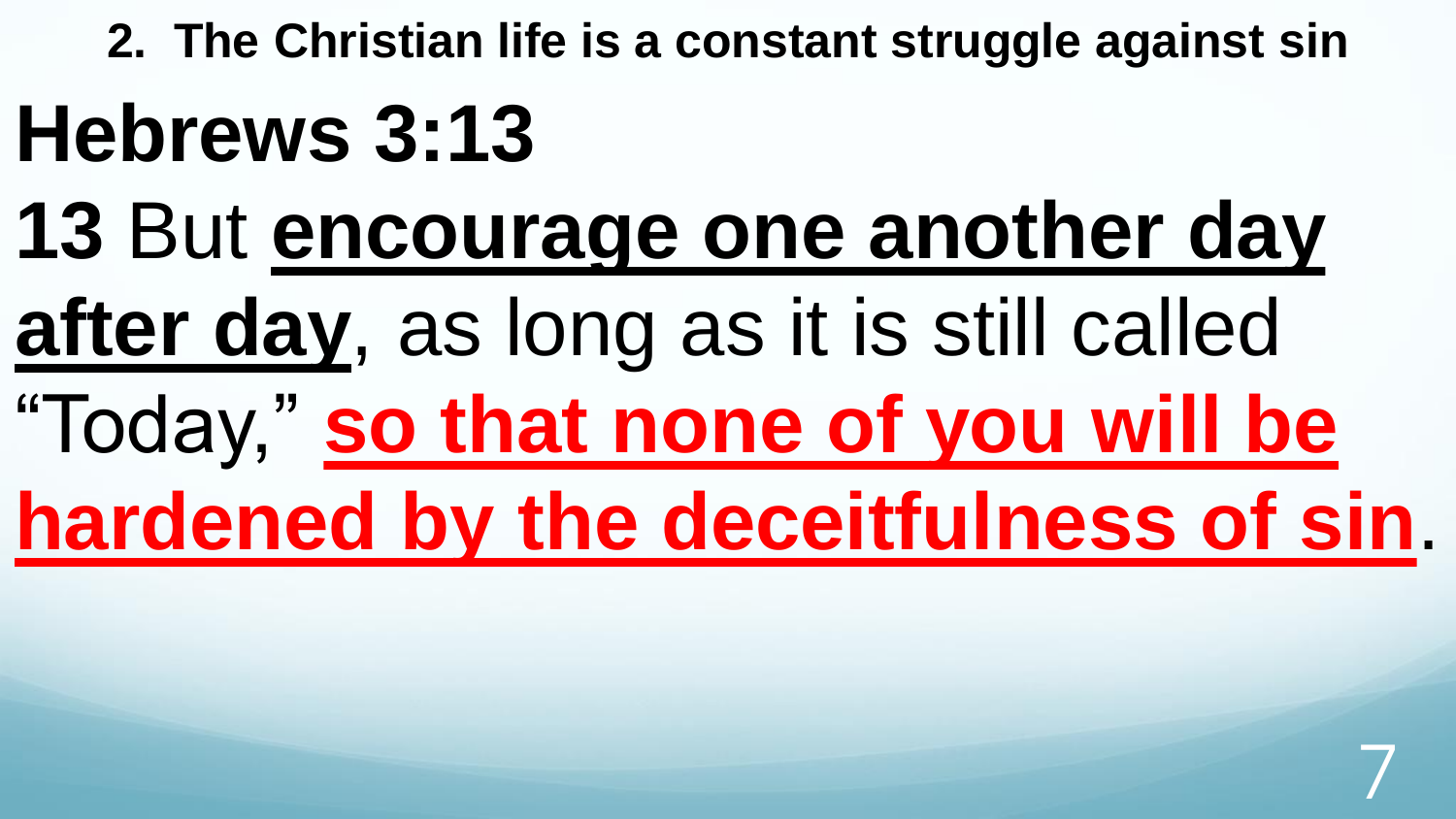**a. Christians are released from sin through Jesus Christ's death** 

#### **Galatians 2:20 20** "**I have been crucified with Christ**; and **it is no longer I who live**, but **Christ lives in me**; and **the life which I now live in the flesh I live by faith in the Son of God**, who **loved me and gave Himself up for me**.

**Galatians 5:24 24** Now **those who belong to Christ Jesus have crucified the flesh with its passions and desires** 8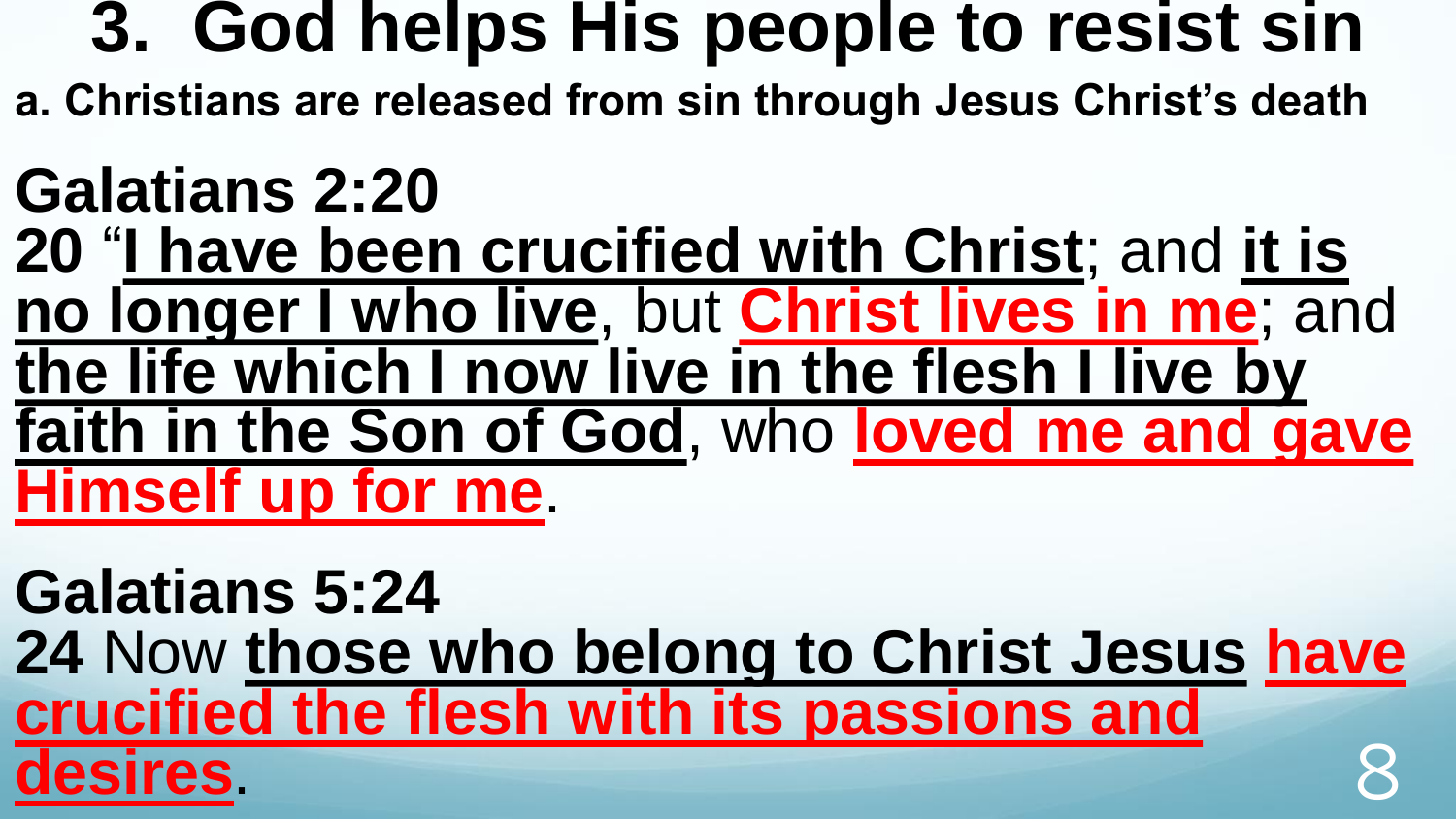**a. Christians are released from sin through Jesus Christ's death** 

## **Colossians 2:11–12**

**11** and in Him you were also circumcised with a circumcision made without hands, in the removal of the body of the flesh by the circumcision of Christ;

**12 having been buried with Him in baptism**, in which **you were also raised up with Him through faith in the working of God**, **who raised Him from the dead**.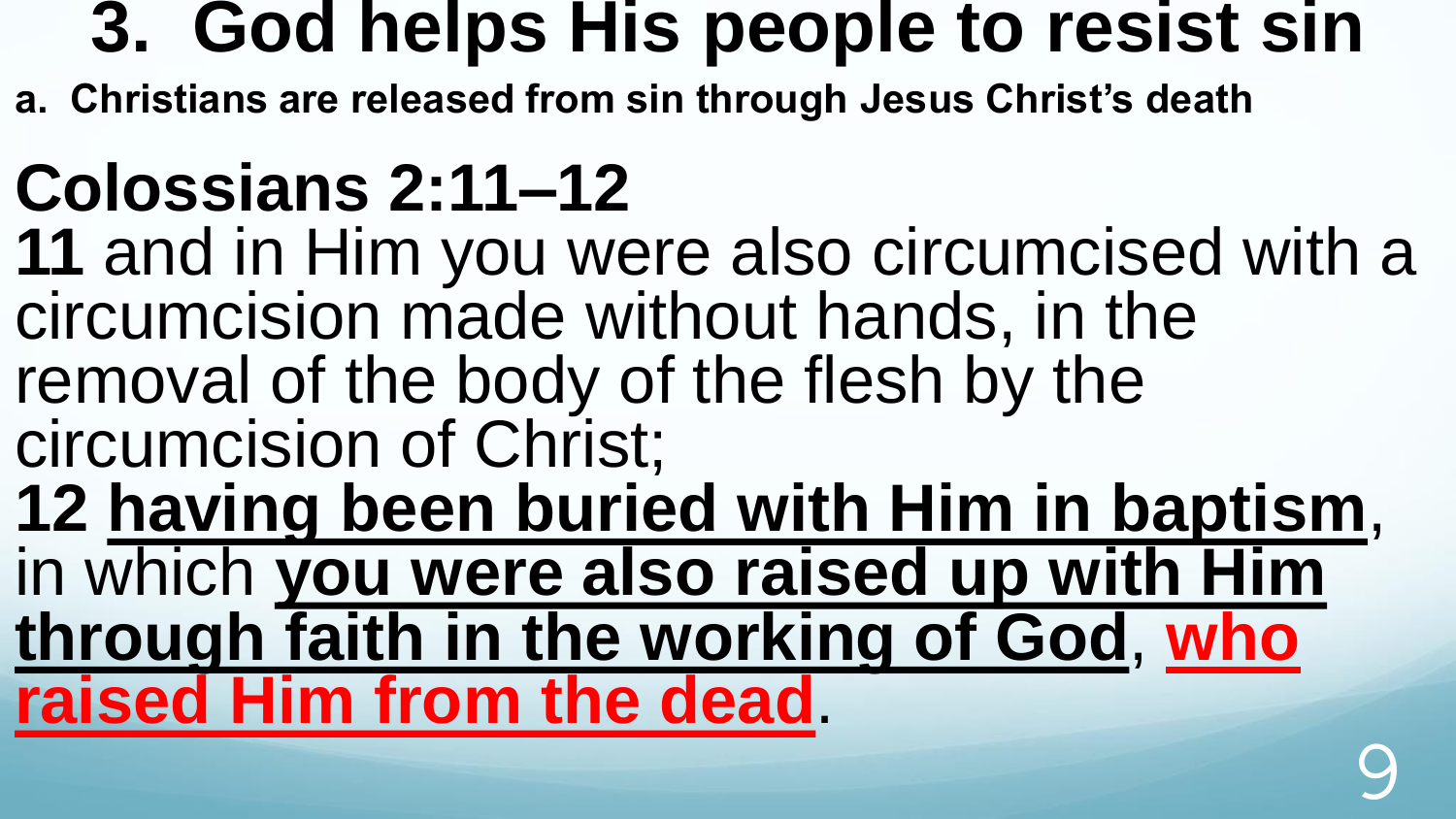- **a. Christians are released from sin through Jesus Christ's death**
- **1 Peter 2:24**
- **24** and **He Himself bore our sins in His**
- **body on the cross**, so that **we might die**
- **to sin and live to righteousness**; for by
- **His wounds you were healed**.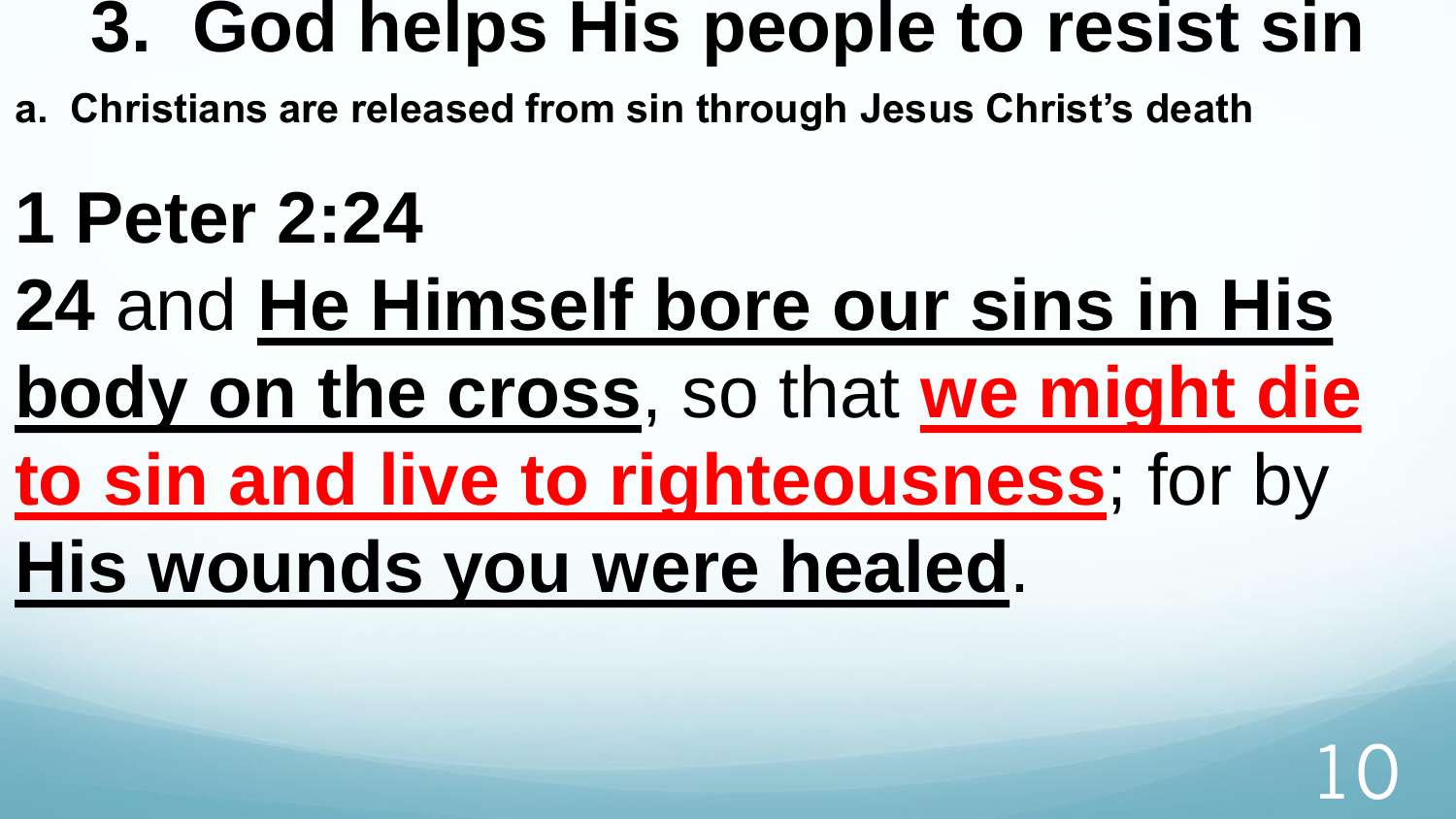**b. Christians are to avoid sin through a new life in Jesus Christ**

### **1 Peter 1:23**

**23** for **you have been born** again not of seed which is perishable but imperishable, that is, **through the living and enduring word of God**.

### **1 John 3:6**

**6 No one who abides in Him sins**; **no one**  who sins has seen Him or knows Him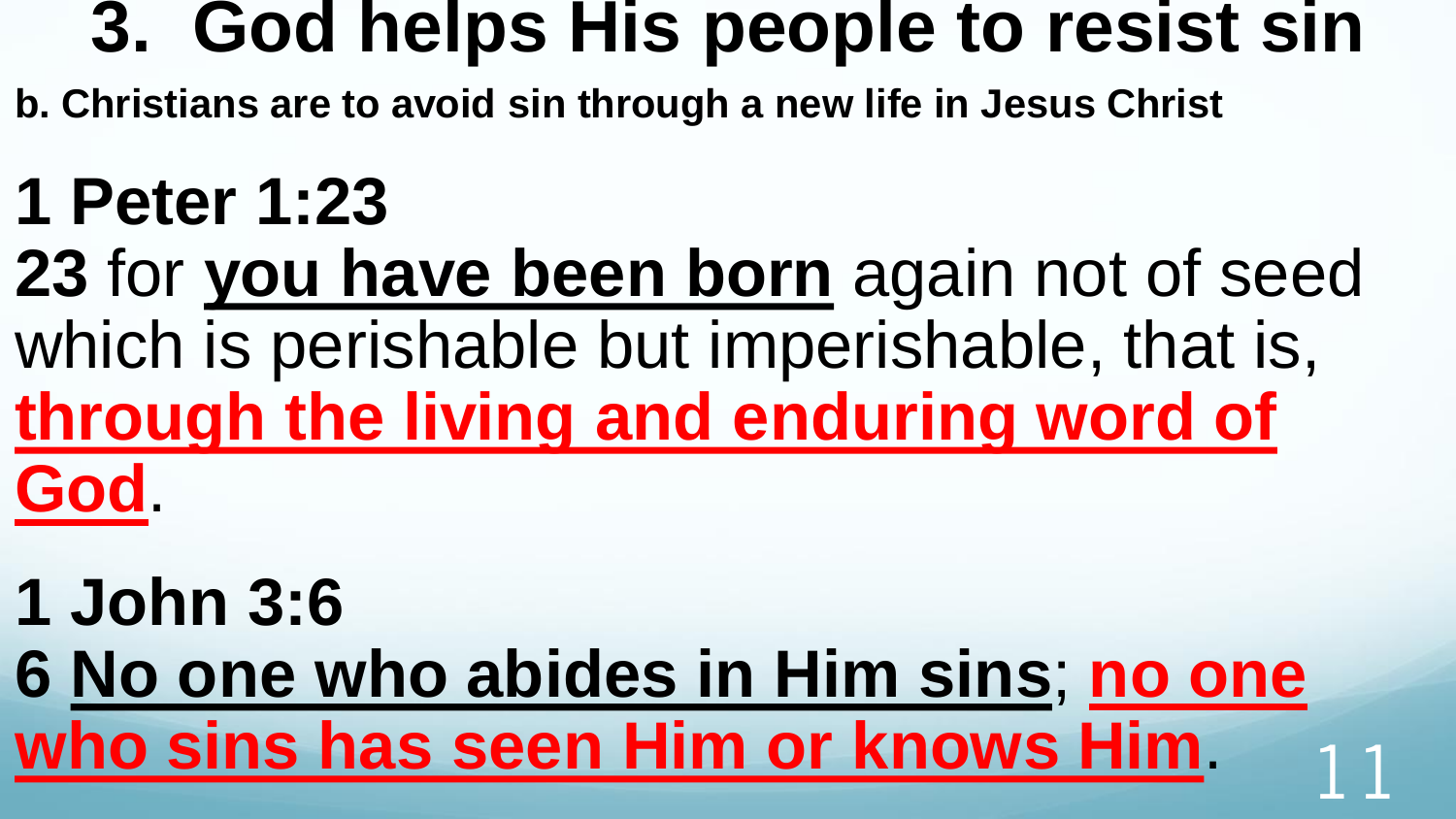- **b. Christians are to avoid sin through a new life in Jesus Christ**
- **1 John 3:9**
- **9 No one who is born of God practices sin**,
- because His seed abides in him; and **he cannot sin, because he is born of God**.
- **1 John 5:18**
- **18 We know that no one who is born of God**

**sins**; but **He who was born of God keeps him,**  and the evil one does not touch him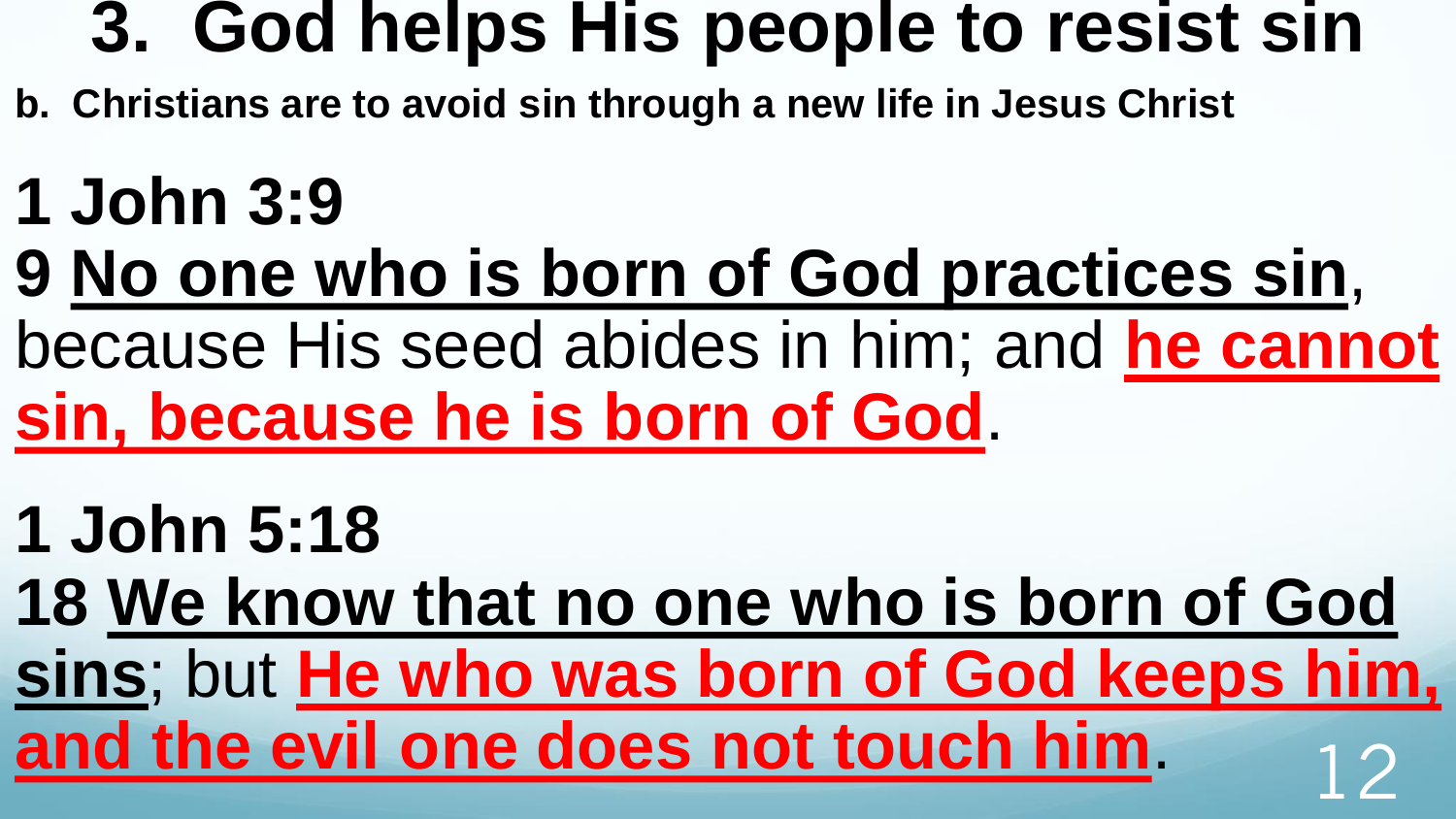**c. Believers are to obey God in order to avoid sin**

## **Philippians 2:12–13**

- **12** So then, my beloved, **just as you have**
- always obeyed, not as in my presence only, but
- now much more in my absence, **work out your**
- **salvation with fear and trembling**;

**13** for it is **God who is at work in you, both to will and to work for His good pleasure**. 13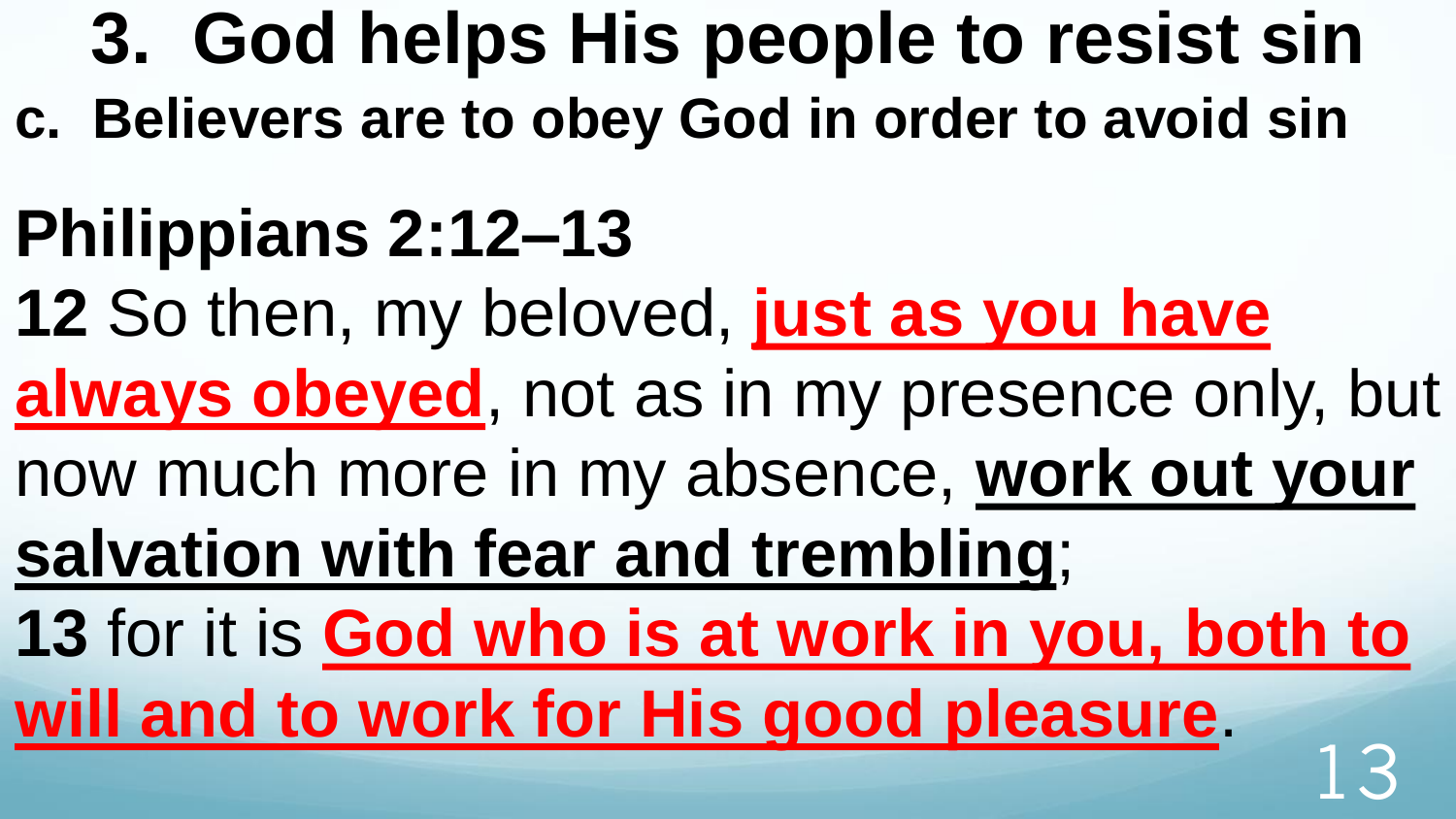**d. Believers are to put to death what is sinful in them**

#### **Romans 8:13 13** for **if you are living according to the flesh**, **you must die**; but **if by the Spirit you are putting to death the deeds of the body, you will live**.

**Colossians 3:5 5** Therefore **consider the members of your earthly body** as **dead to immorality**, **impurity**, **passion**, **evil desire**, and **greed**, which **amounts to idolatry**. 14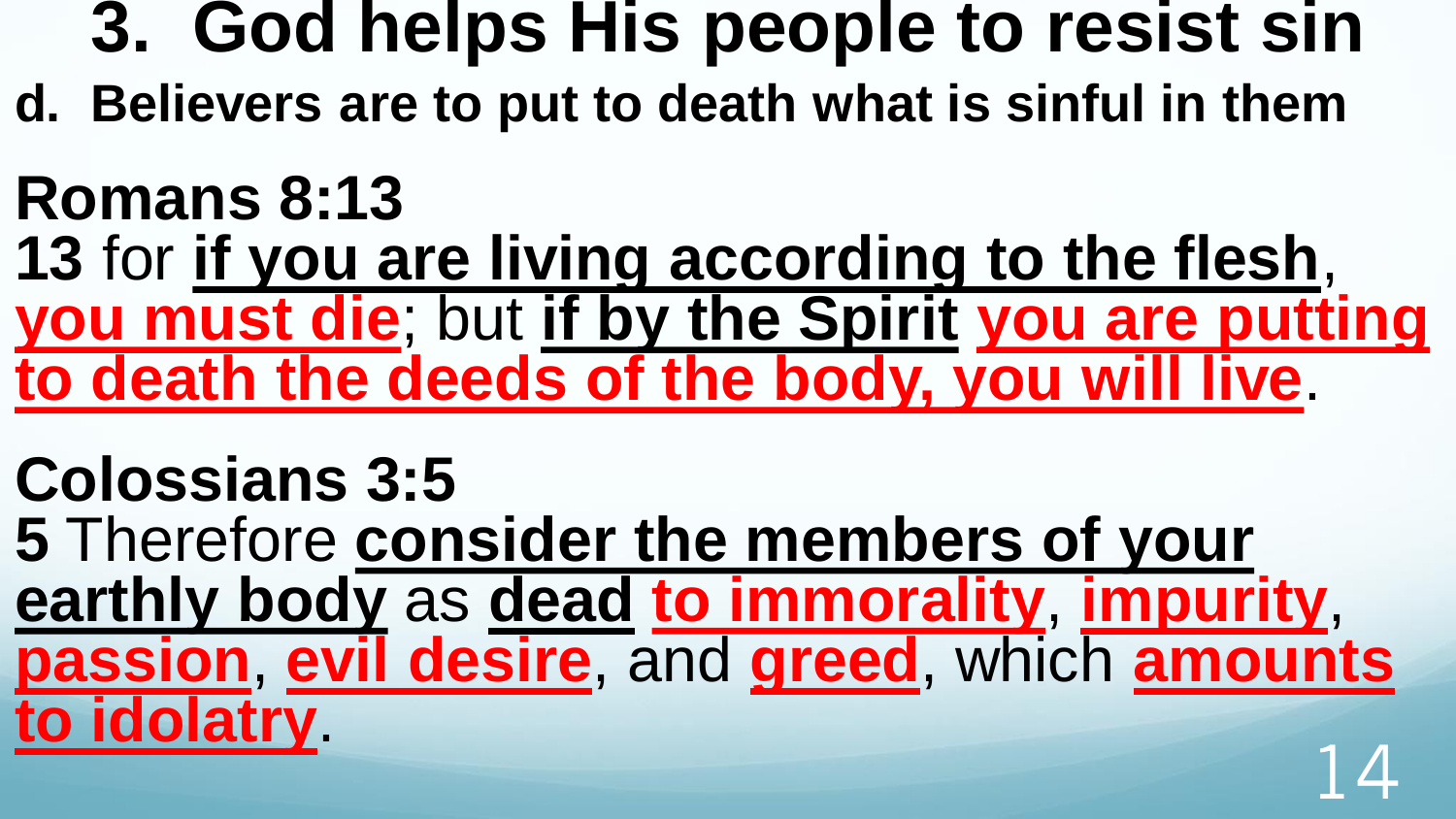**e. Believers are to exchange a sinful life for righteous behavior**

### **Ephesians 4:22–24**

**22** that, **in reference to your former manner of life**, **you lay aside the old self**, which is **being corrupted in accordance with the lusts of** 

**deceit**,

**23** and that **you be renewed in the spirit of your mind**,

**24** and **put on the new self**, which **in the likeness of God has been created in righteousness and holiness of the truth.**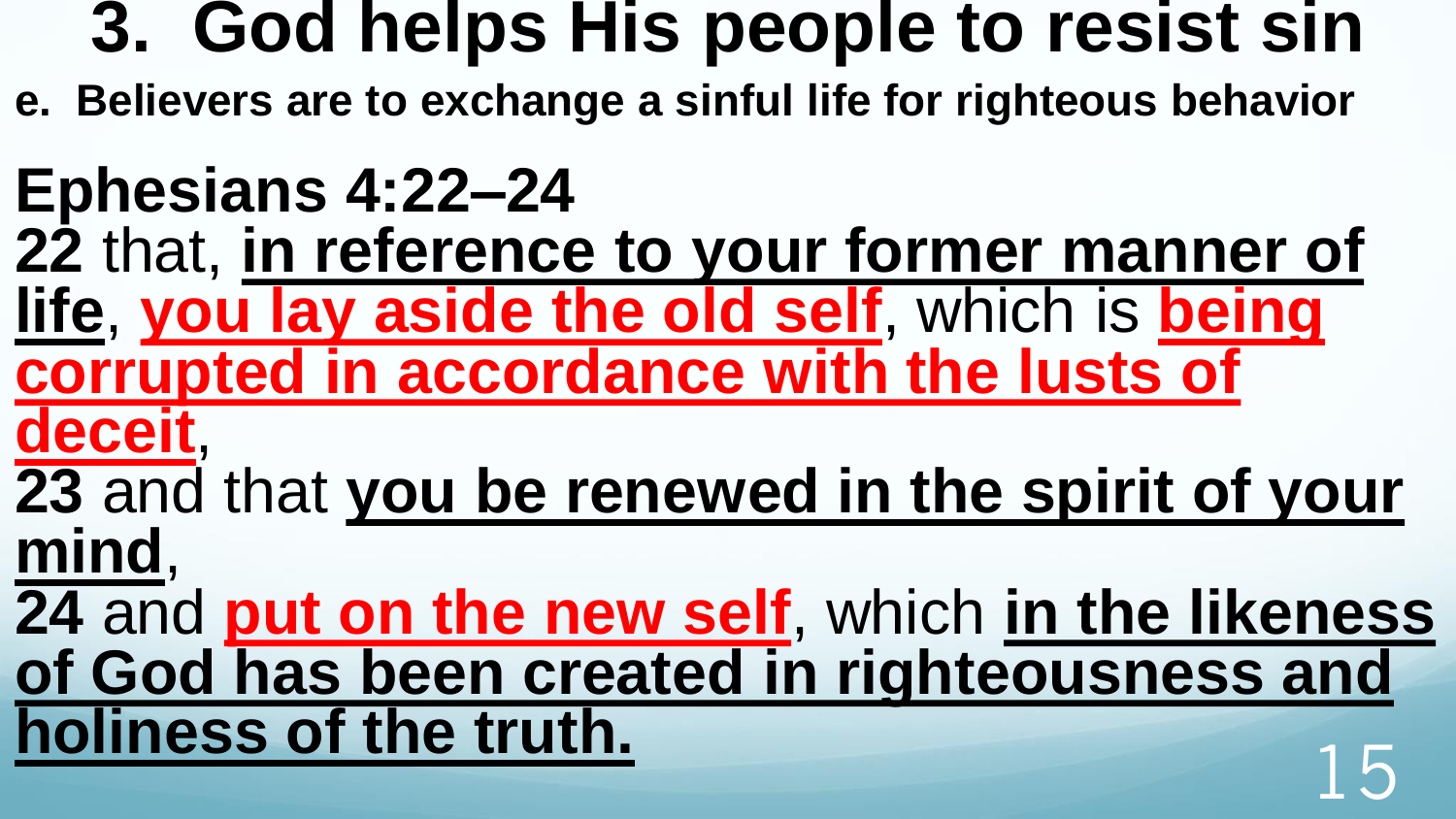- **e. Believers are to exchange a sinful life for righteous behavior**
- **1 Timothy 6:10-11**  10 For the love of money is a root of all sorts of evil, and **some by longing for it have wandered away from the faith** and **pierced themselves with many grief 11 But flee from these things**, you man of God, and **pursue righteousness, godliness, faith, love, perseverance and gentleness.**

**2 Timothy 2:22 22 Now flee from youthful lusts** and **pursue righteousness, faith, love and peace, with those who call on the Lord from a pure heart.**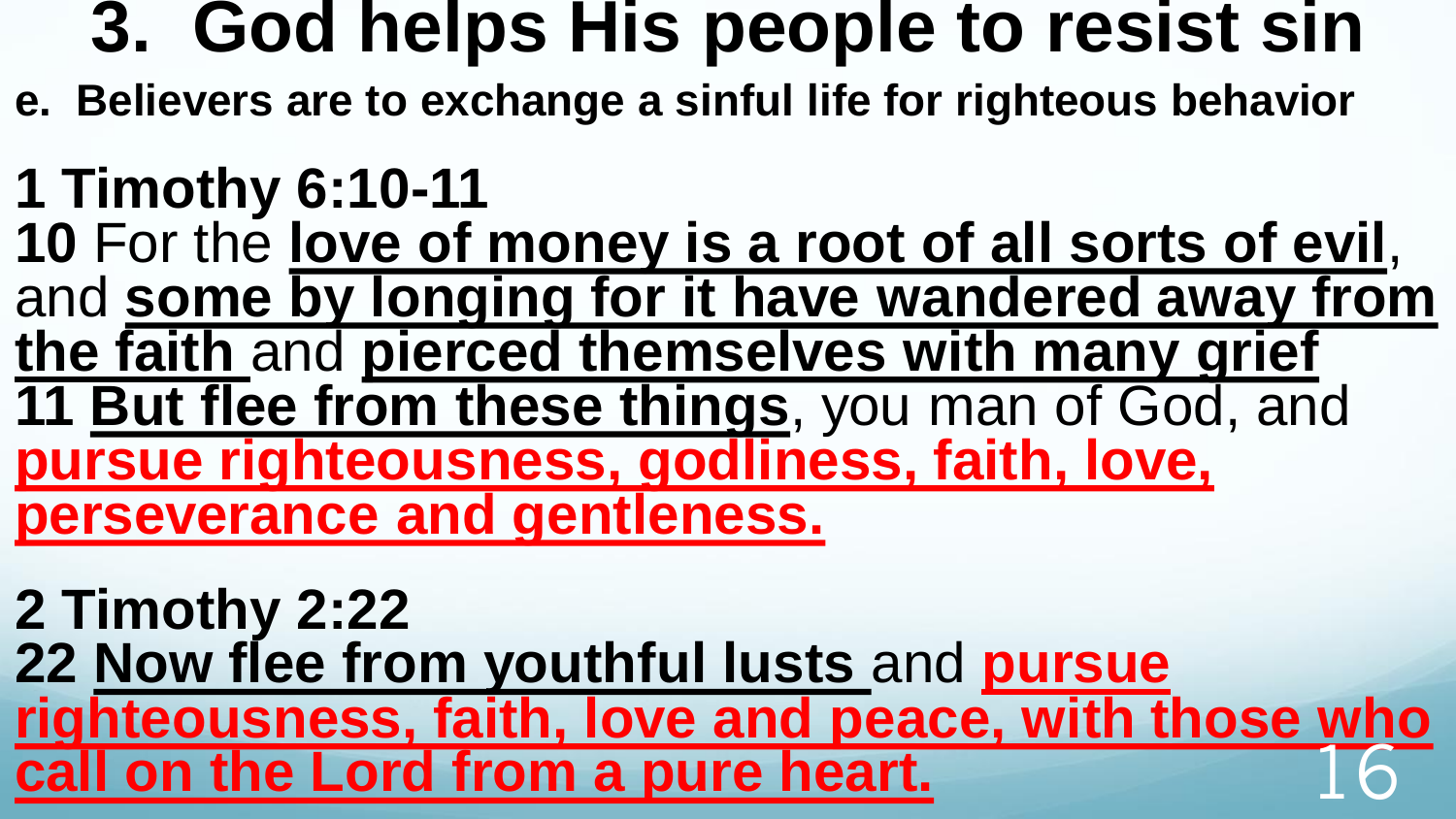**f. Believers are to allow the Spirit to direct their conduct**

# **Romans 12:2**

**2** And **do not be conformed to this world**, but **be transformed by the renewing of your mind**, so that **you may prove what the will of God is**, that **which is good and acceptable and perfect**. 17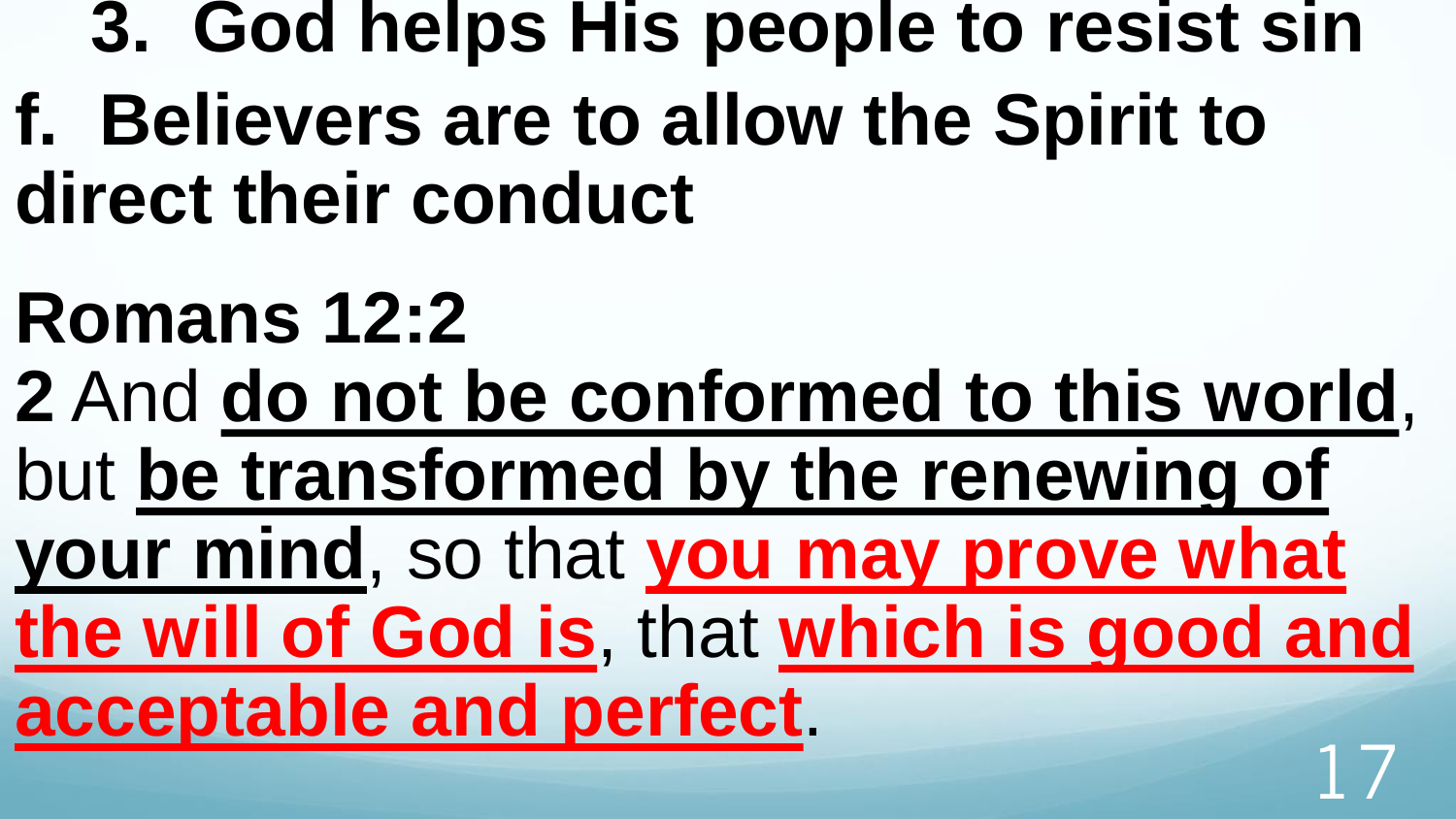**4. Practical steps for overcoming sin and temptation a. Meditate on Scripture**

#### **Psalm 119:11 11 Your word I have treasured in my heart**, **That I may not sin against You**.

```
2 Timothy 3:16–17 
16 All Scripture is inspired by God and 
profitable for teaching, for reproof, for 
correction, for training in righteousness; 
17 so that the man of God may be adequate, 
equipped for every good work.
```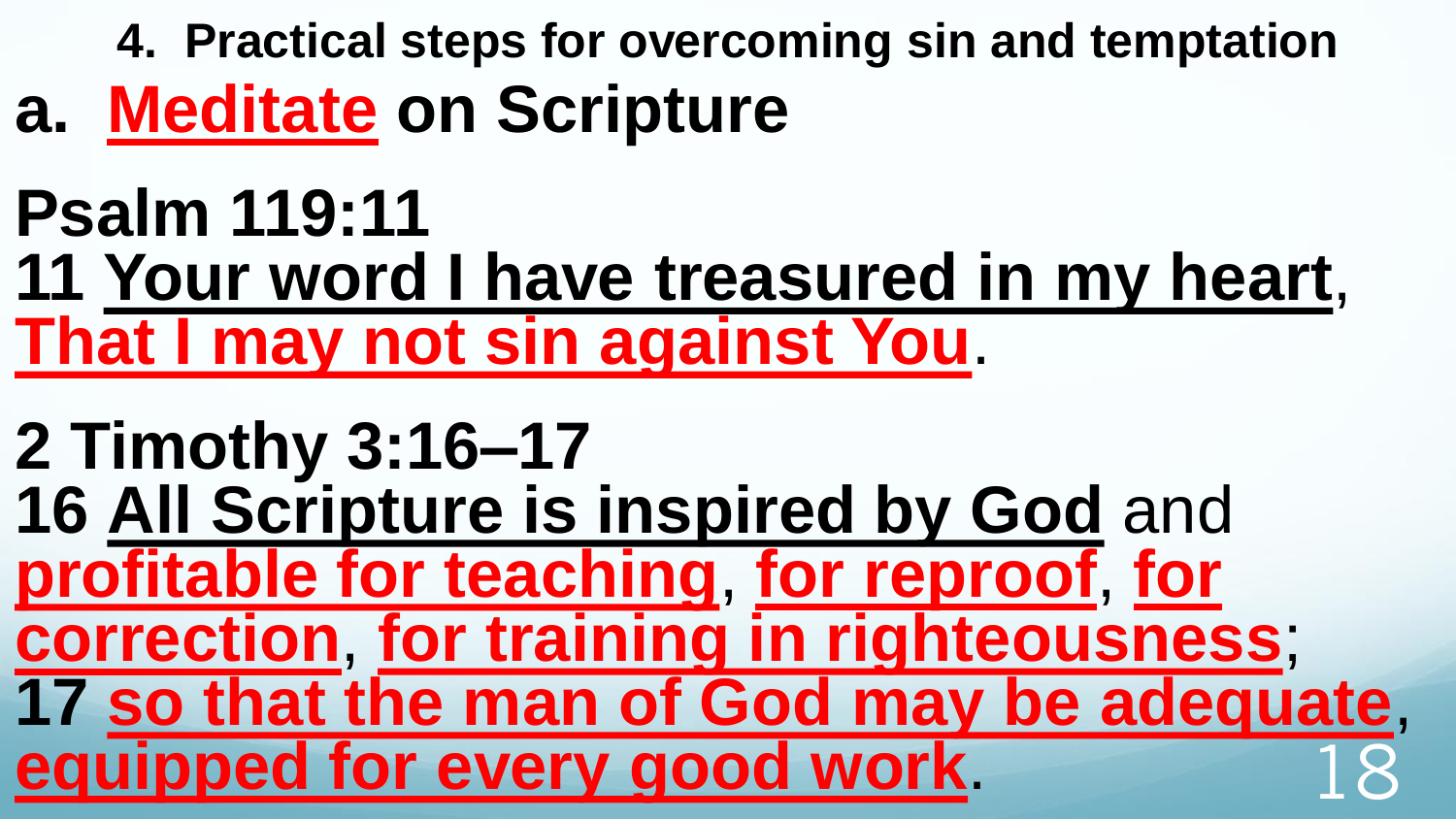**4. Practical steps for overcoming sin and temptation** 

**b. Pray to God for help in trials and temptations**

**Matthew 6:13 13** '**And do not lead us into temptation**, but **deliver us from evil**. For Yours is the kingdom and the power and the glory forever. Amen.'

**Matthew 26:41 41** "**Keep watching and praying that you may not enter into temptation**; **the spirit is willing**, but **the flesh is weak**."

**1 Corinthians 10:13 13 No temptation has overtaken you but such as is common to man**; and **God is faithful**, who **will not allow you to be tempted beyond what you are able**, **but with the temptation will provide the way of escape** also, **so that you will be able to endure it.** 19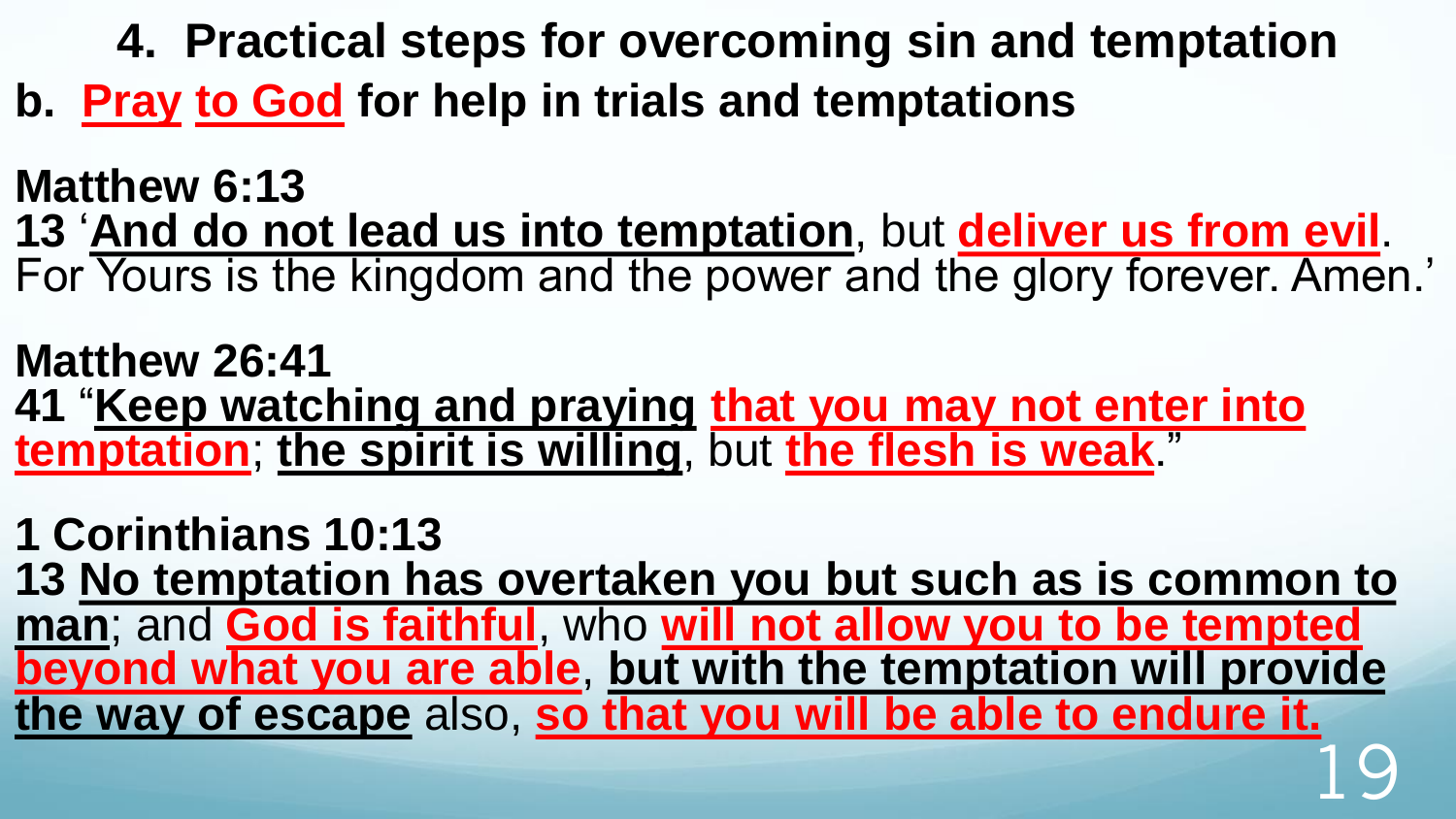**4. Practical steps for overcoming sin and temptation** 

- **c. Actively seek good**
- **Psalm 34:14 14 Depart from evil** and **do good**; **Seek peace** and **pursue it**.
- **Isaiah 1:16–17**
- **16** "Wash yourselves, make yourselves clean; **Remove the evil of your deeds from My sight. Cease to do**
- **evil**, **17 Learn to do good**; **Seek justice**, **Reprove the ruthless**, **Defend the orphan**, **Plead for the widow**.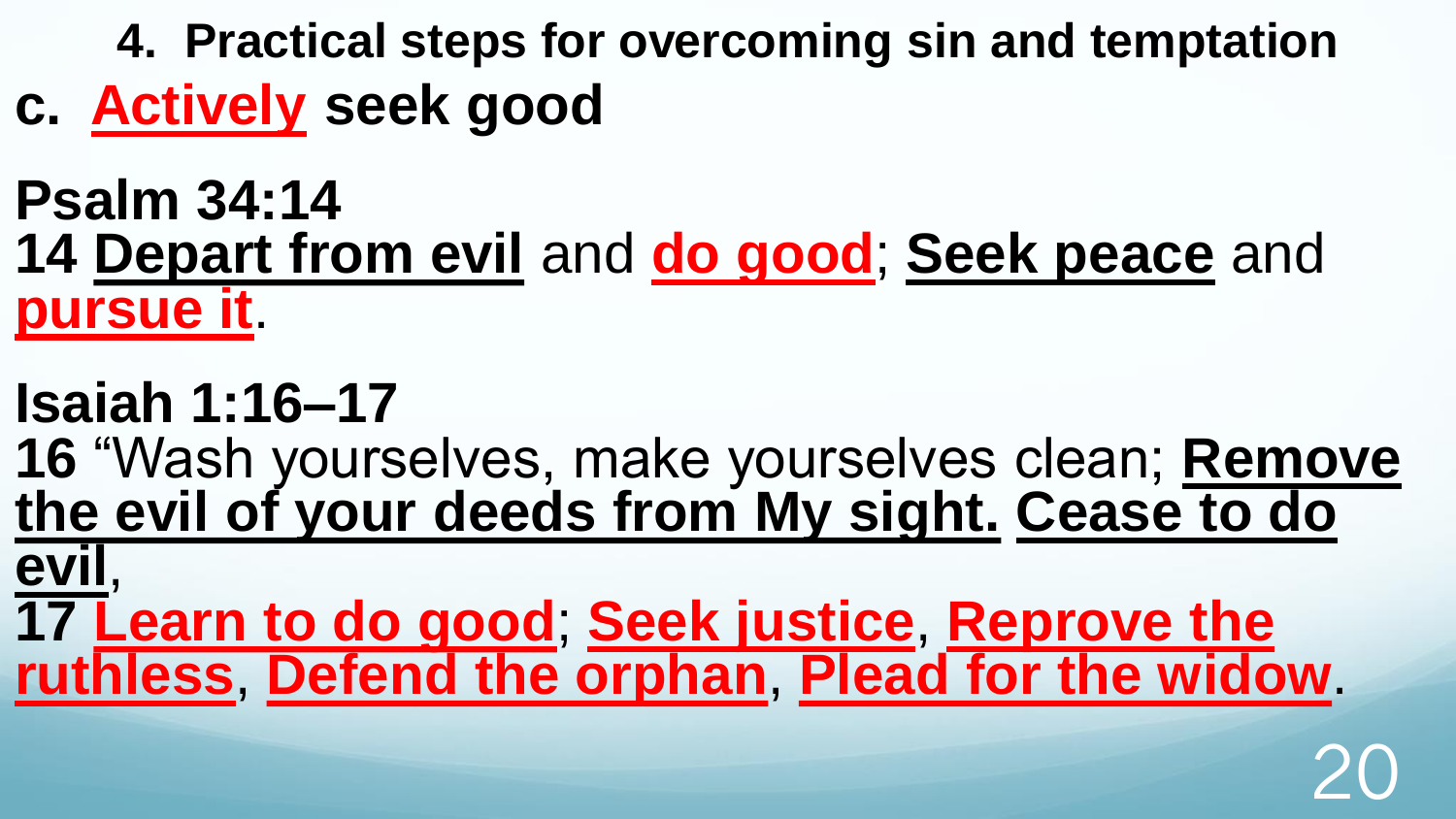**4. Practical steps for overcoming sin and temptation** 

- **c. Actively seek good**
- **1 Thessalonians 5:22**
- **22 abstain from every form of evil**.
- **3 John 11**
- **11** Beloved, **do not imitate what is evil**, **but what is good**. **The one who does good is of God**; **the one who does evil has not seen God.**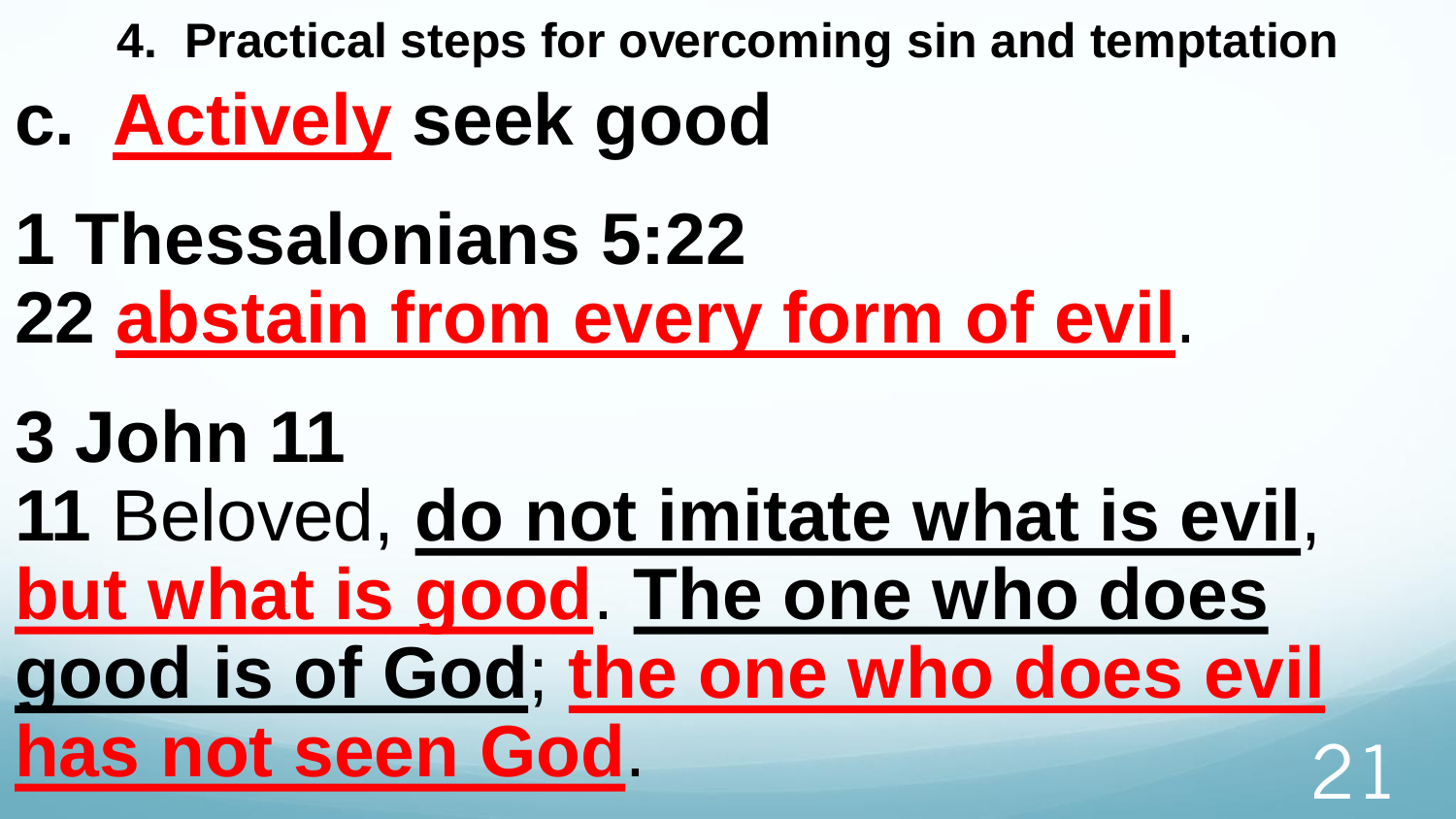# **5. Incentives for avoiding sin a. The fear of God**

#### **Exodus 20:20**

**20** Moses said to the people, "Do not be afraid; for God has come in order to test you, and in order that **the fear of Him**  may remain with you, so that you may not sin."

**Proverbs 3:7 7 Do not be wise in your own eyes**; **Fear the LORD** and **turn away from evil**.

**Proverbs 16:6 6** By **lovingkindness and truth iniquity is atoned for**, And by **the fear of the LORD one keeps away from evil**. 22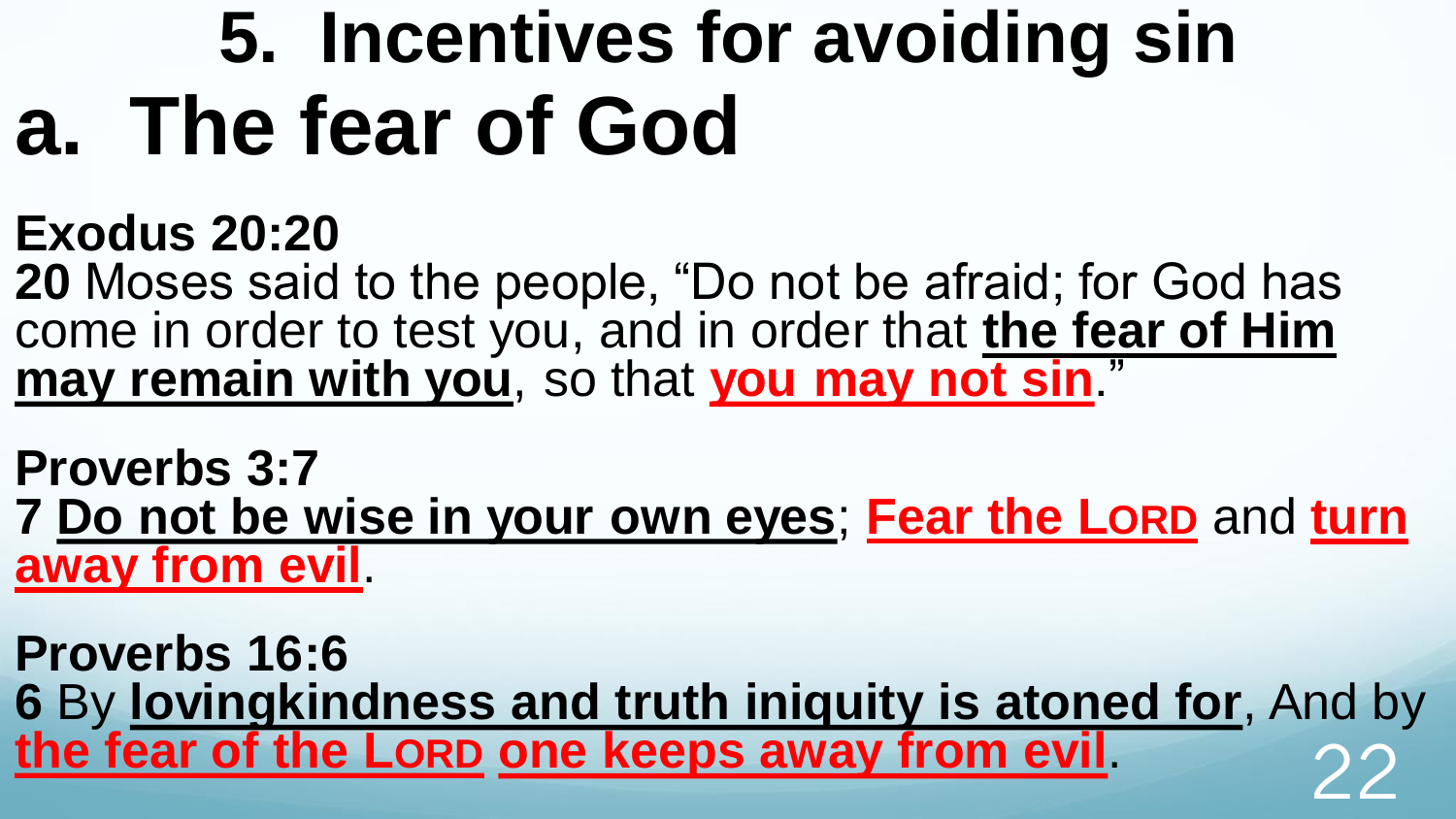### **5. Incentives for avoiding sin b. The holiness of God**

**1 Corinthians 6:18–20** 

**18 Flee immorality**. Every other sin that a man commits is outside the body, but **the immoral man sins against his own body**.

**19** Or do you not know that **your body is a temple of the Holy Spirit who is in you, whom you have from God**, and that you are not your own?

**20** For **you have been bought with a price**: therefore **glorify God in your body**.

**1 Thessalonians 4:7 7** For **God has not called us for the purpose of impurity**, but **in sanctification**. 23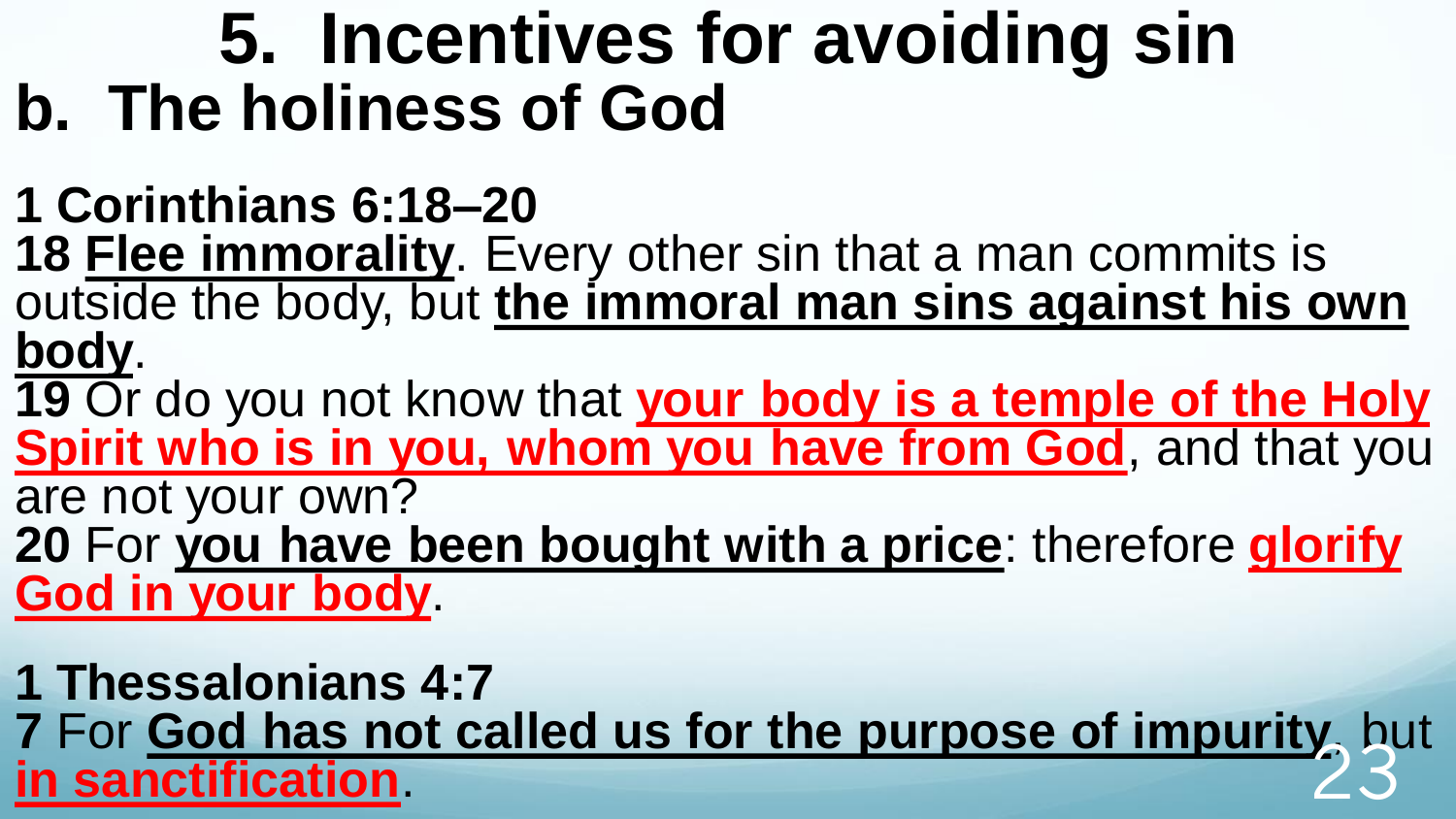# **5. Incentives for avoiding sin b. The holiness of God**

- **1 Peter 1:15–16**
- **15** but like the **Holy One who called you**,
- **be holy yourselves also in all your**
- **behavior**;
- **16** because it is written, "YOU SHALL BE HOLY, FOR I AM HOLY."

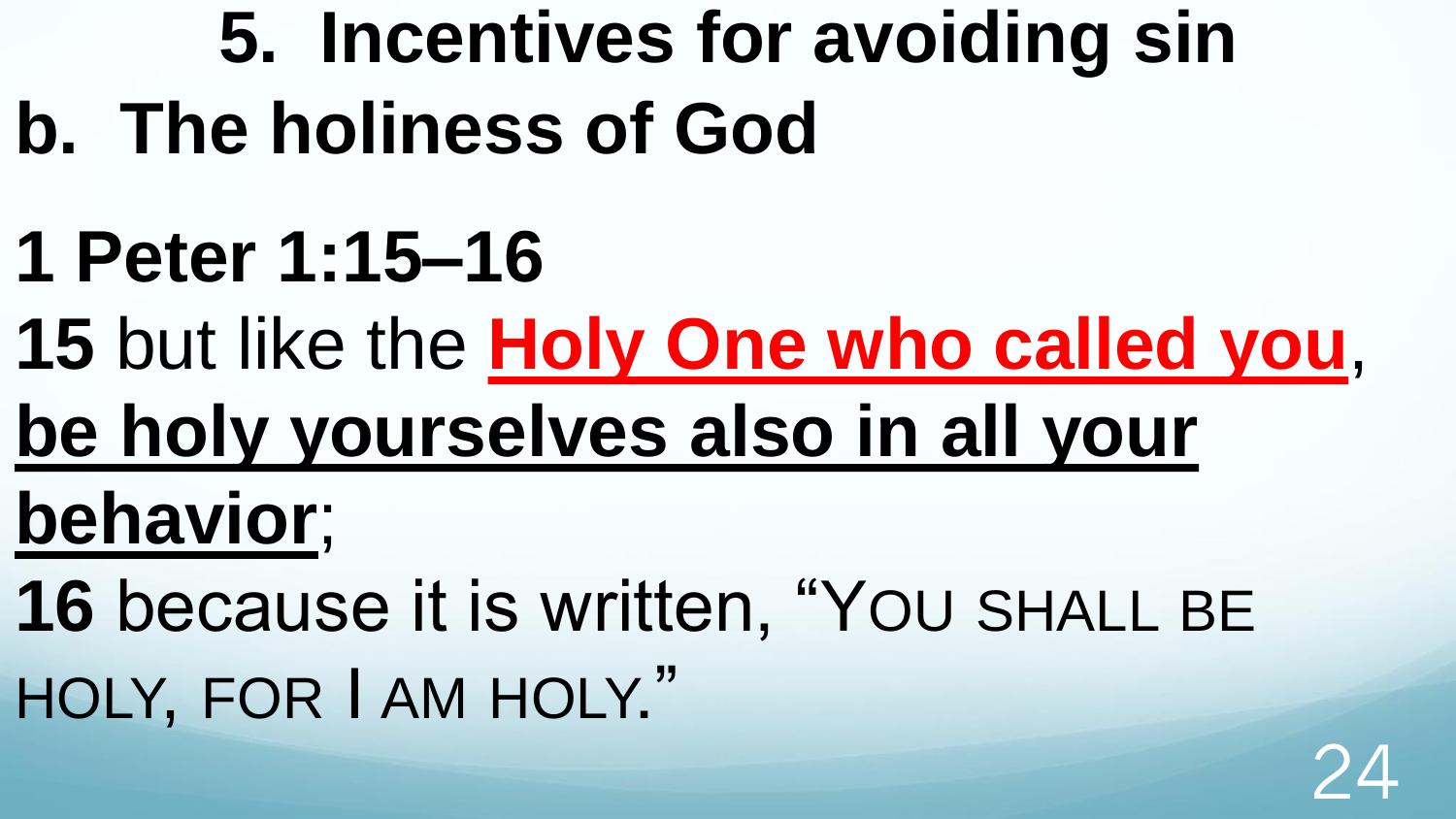### **5. Incentives for avoiding sin c. The expectation of Jesus Christ's return**

#### **2 Corinthians 5:9–10**

**9** Therefore we also have as our ambition, whether at home or absent, to be pleasing to Him.

**10 For we must all appear before the judgment seat of Christ, so that each one may be recompensed for his deeds in the body, according to what he has done, whether good or bad.** 

#### **1 Thessalonians 5:4–6**

**4** But you, brethren, are not in darkness, that the day would overtake you like a thief;

**5** for **you are all sons of light and sons of day**. **We are not of night nor of darkness**;

**6** so then **let us not sleep** as others do, but **let us be alert and sober**.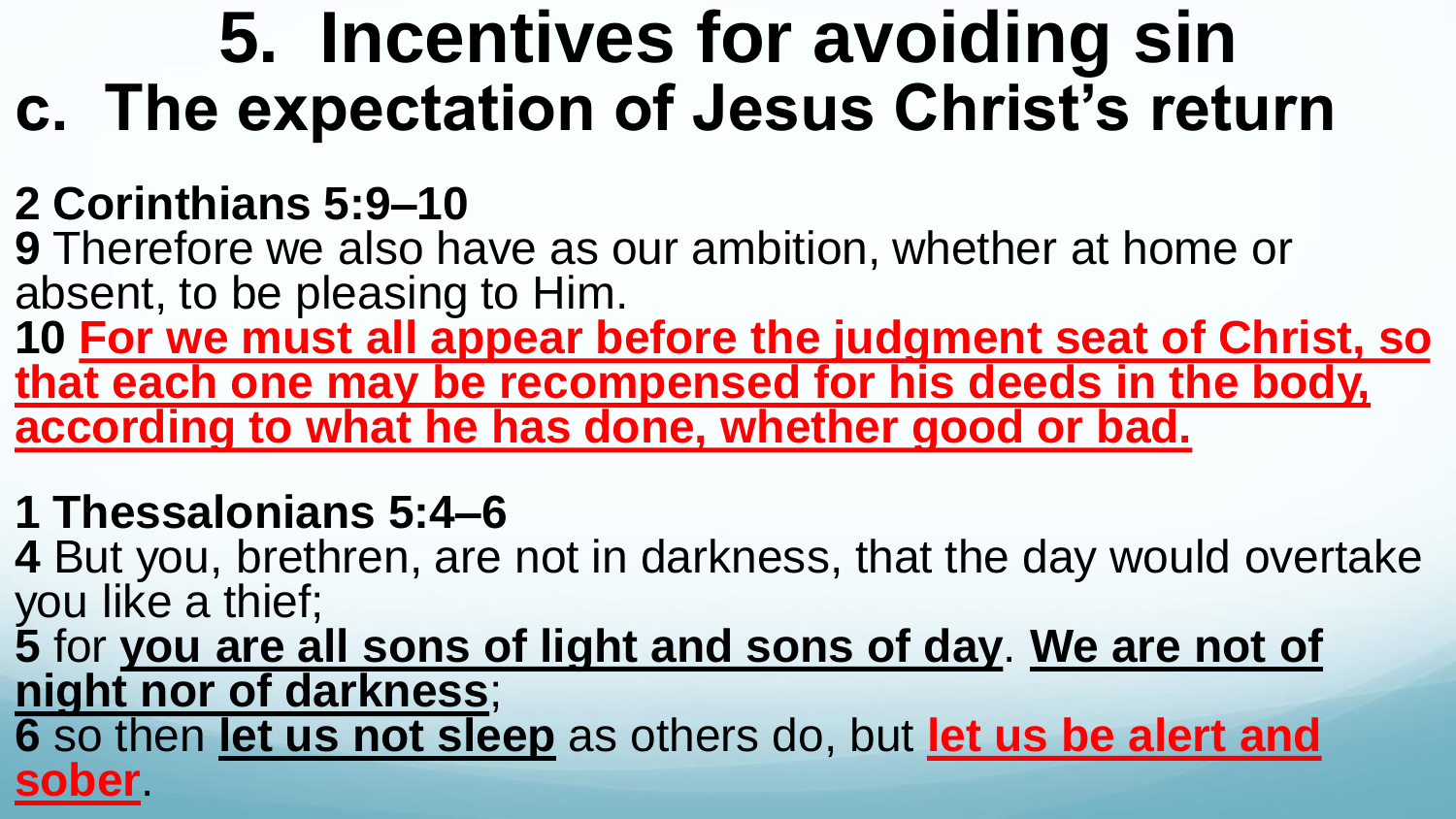- **c. The expectation of Jesus Christ's return**
- **1 Peter 4:7**
- **7** The **end of all things is near**; therefore, **be of sound judgment** and **sober spirit**
- **for the purpose of prayer**.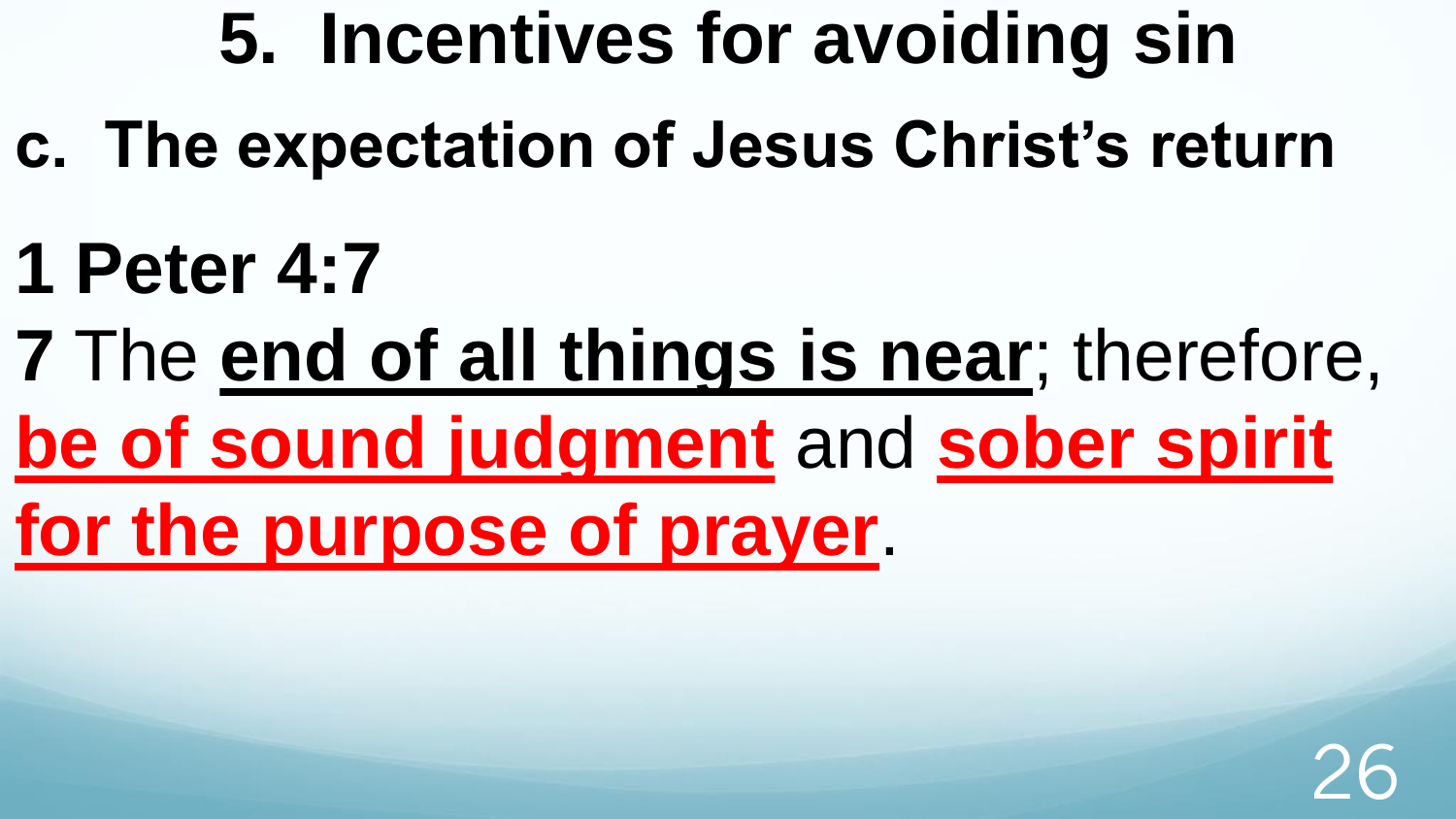**d. Christians must consider the consequences of sin**

## **Romans 6:21–23**

**21** Therefore what benefit were you then deriving from the things of which you are now ashamed? For the outcome of those things is death. **22** But now having been **freed from sin** and **enslaved to God**, you derive your benefit, resulting in sanctification, and the outcome, eternal life.

**23** For **the wages of sin is death**, but the **free gift of God is eternal life in Christ Jesus our Lord.**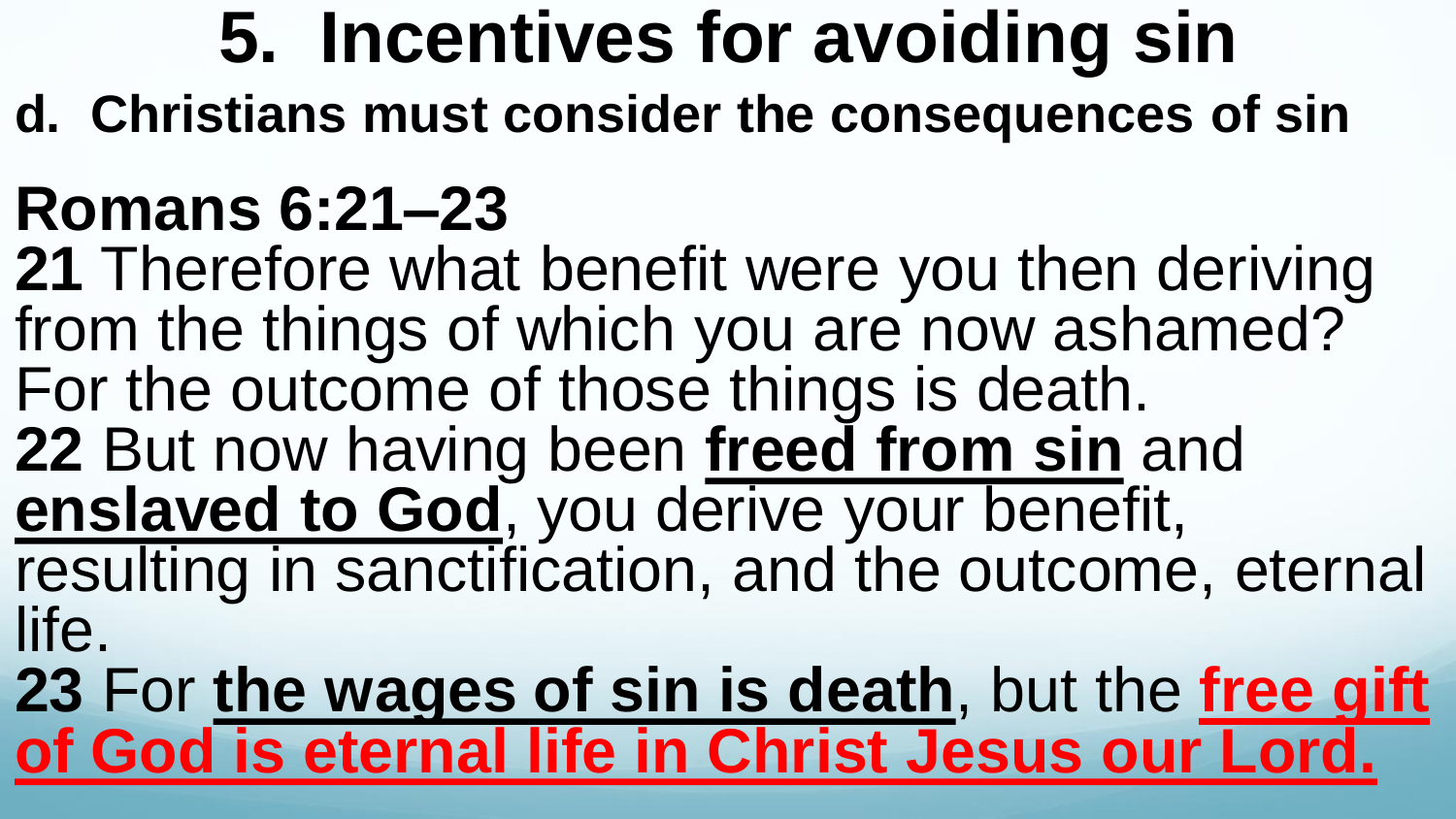**d. Christians must consider the consequences of sin**

## **Galatians 6:7–8**

**7** Do not be deceived, God is not mocked; for

**whatever a man sows, this he will also reap**.

**8** For **the one who sows to his own flesh** will

from the flesh **reap corruption**, but **the one** 

**who sows to the Spirit** will from **the Spirit** 

**reap eternal life**.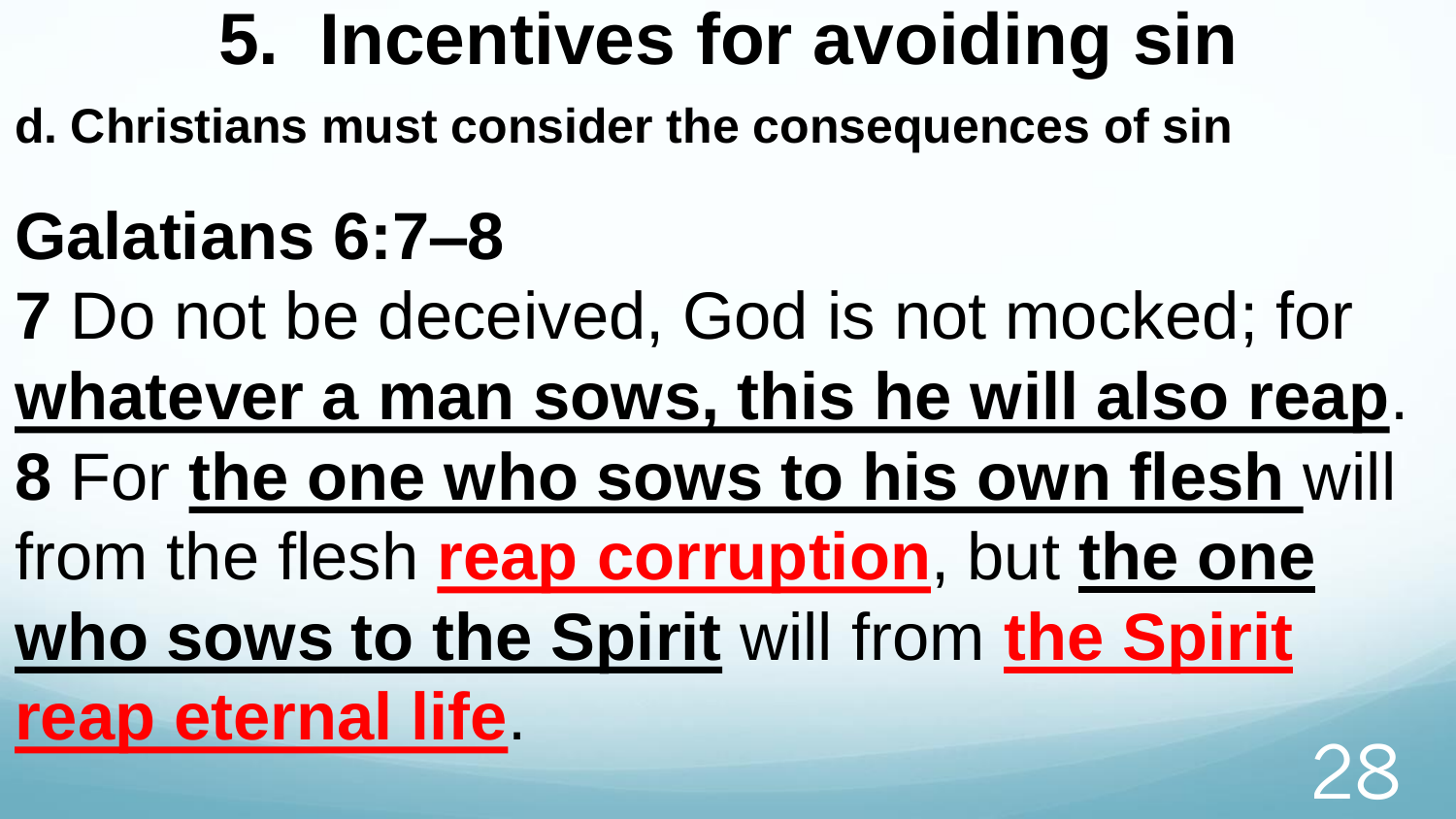- **e. Christians are to be good witnesses to unbelievers**
- **1 Peter 2:15**

**15** For such is **the will of God** that by **doing right you may silence the ignorance of foolish men**.

**1 Peter 3:1–2** 

**1** In the same way, you **wives**, **be submissive to your own husbands** so **that even if any of them are disobedient to the word, they may be won without a word by the behavior of their wives**,

**2 as they observe your chaste and respectful behavior**.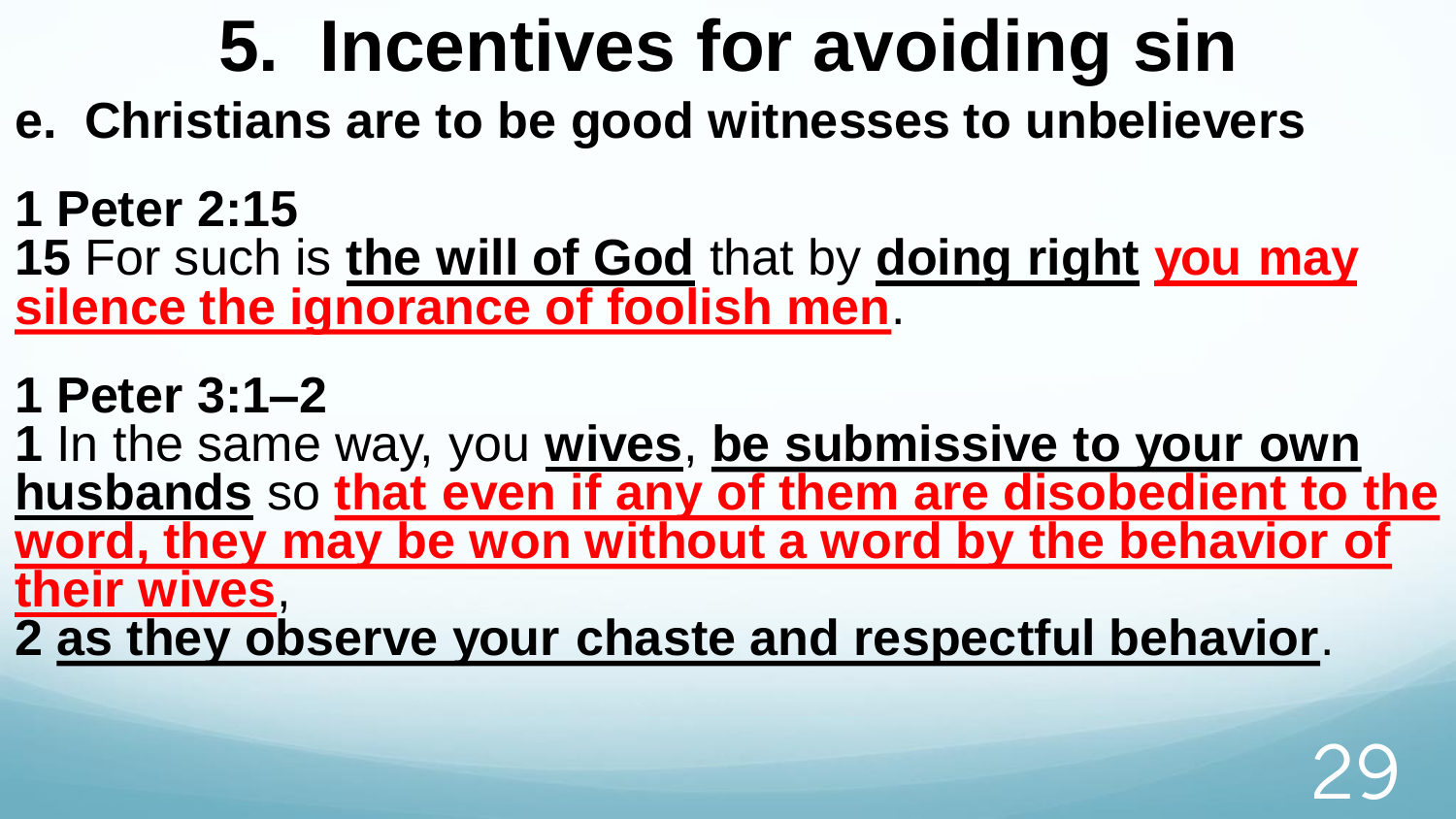- **e. Christians are to be good witnesses to unbelievers**
- **1 Peter 3:15–16**
- **15** but **sanctify Christ as Lord in your hearts**, **always being ready to make a defense to everyone who asks you to give an account for the hope that is in you**, yet **with gentleness and reverence**; **16** and **keep a good conscience** so that **in the thing in which you are slandered**, **those who revile your good behavior in Christ will be put to shame**. 30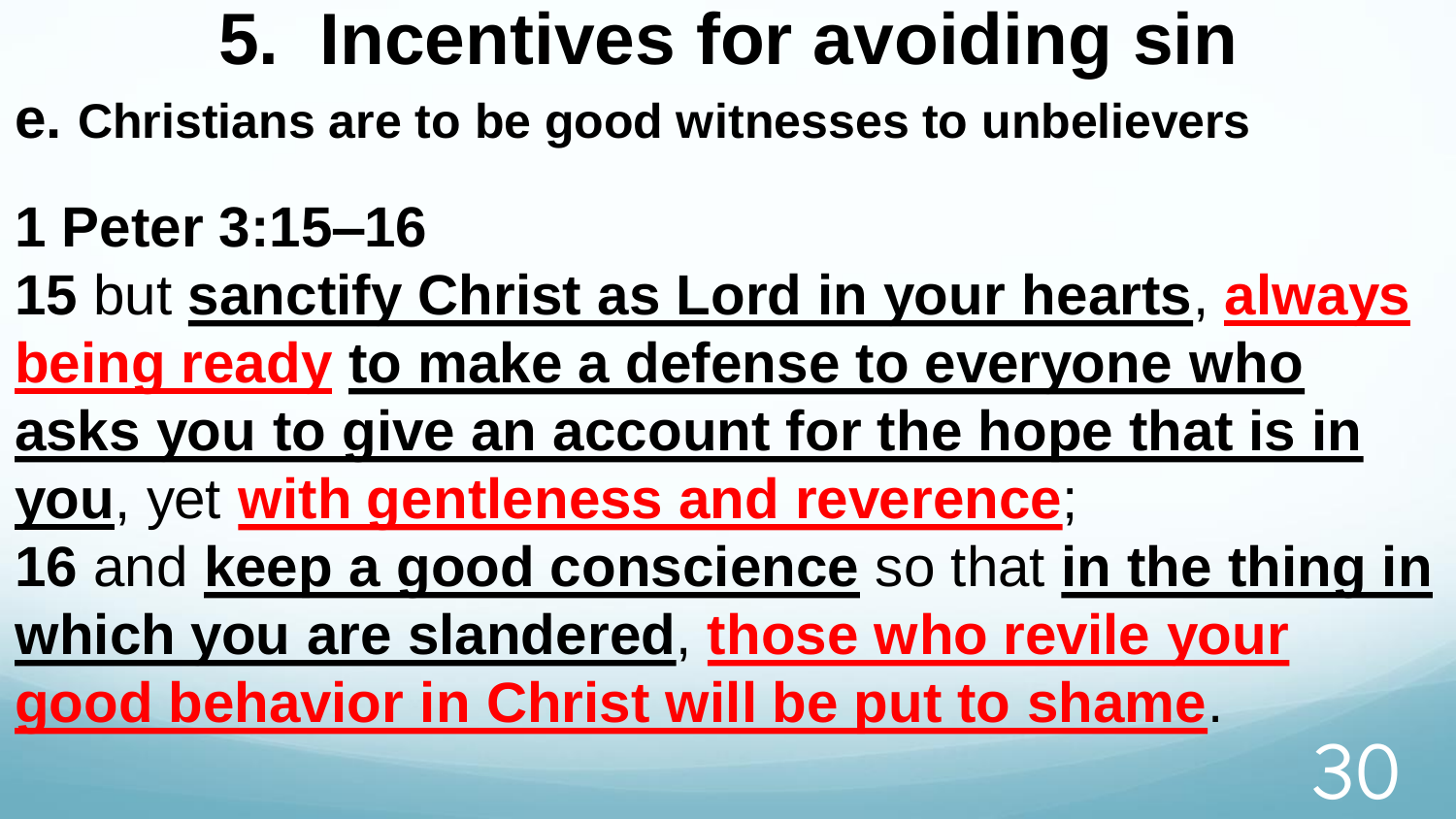# **6. The role of others in avoiding sin**

- **a. Avoid bad company**
- **Psalm 1:1**

**1** How **blessed is the man** who **does not walk in the counsel of the wicked**, Nor **stand in the path of sinners**, Nor **sit in the seat of scoffers**!

**Proverbs 1:10 10** My son, **if sinners entice you**, **Do not consent**.

**1 Corinthians 15:33 33 Do not be deceived**: **"Bad company corrupts good morals."** 31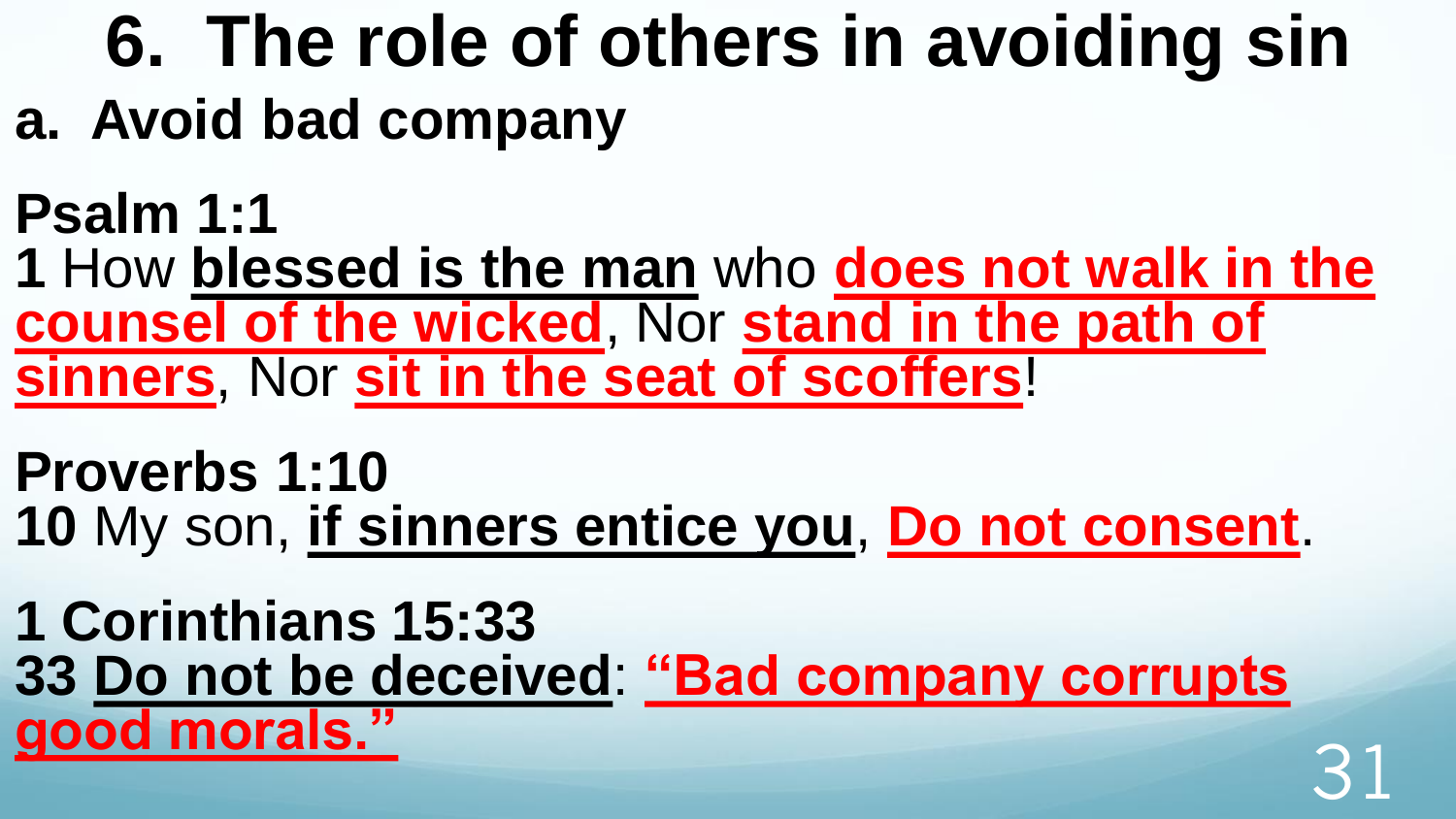### **6. The role of others in avoiding sin b. Follow a good example**

- **1 Corinthians 11:1**
- **1 Be imitators of me**, just as **I also am of Christ**.

**Philippians 3:17 17** Brethren, **join in following my example**, and **observe those who walk according to the pattern you have in us**.

**Philippians 4:9 9** The **things you have learned and received and heard and seen in me**, **practice these things, and the God of peace will be with you.**